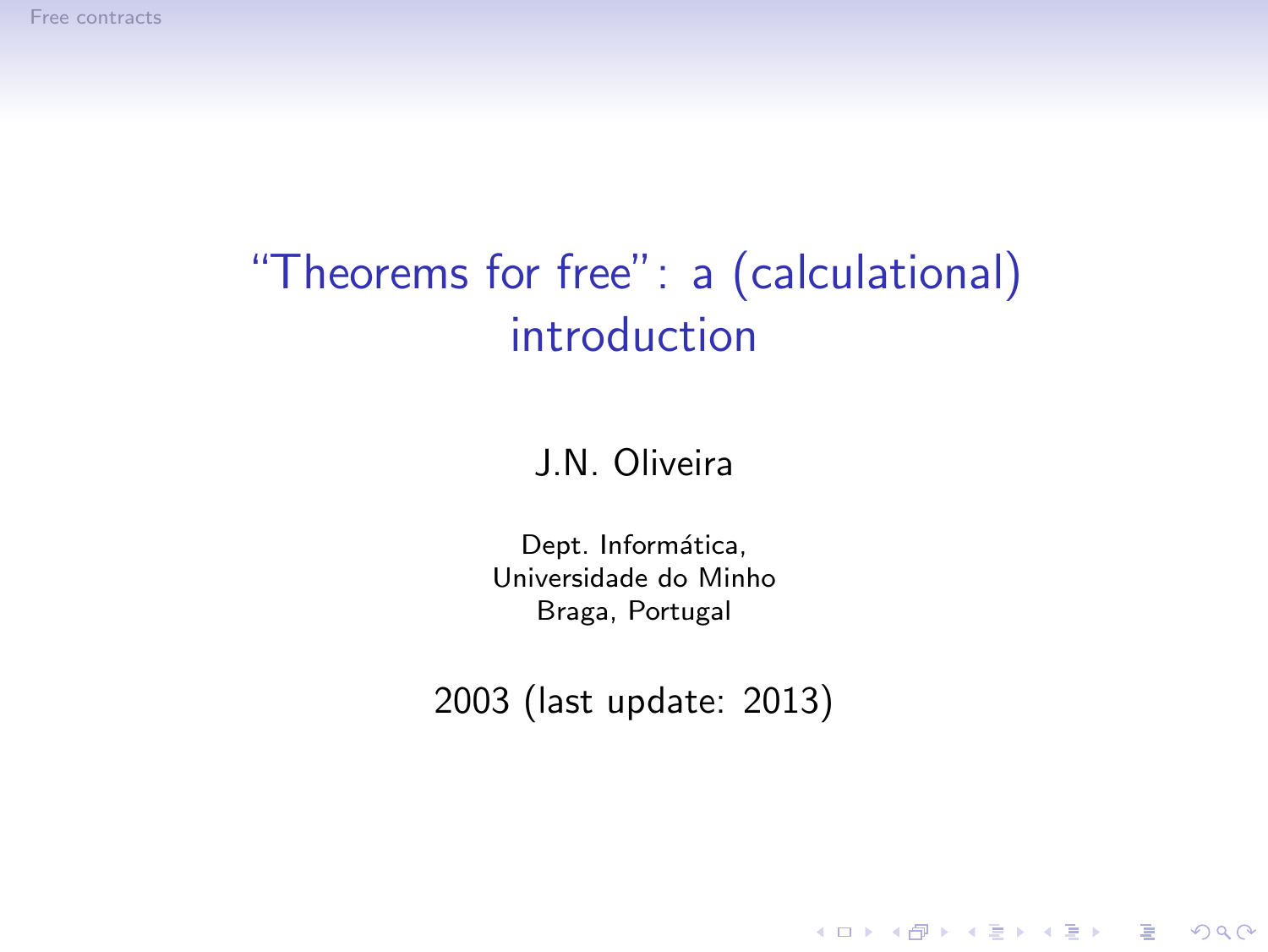# Parametric polymorphism by example

**A DIA K RIA K E A CHA K H A VIO** 

#### Function

```
countBits : IN0 ← Bool⋆
countBits [ ] = 0
countBits(b:bs) = 1 + countBits bs
```
#### and

*countNats :*  $\mathbb{N}_0 \leftarrow \mathbb{N}^*$ *countNats [ ] = 0 countNats(b:bs) = 1 + countNats bs*

are both subsumed by **generic** (parametric):

```
count : (\forall a) \mathbb{N}_0 \leftarrow a^*count [ ] = 0
count(a:as) = 1 + count
```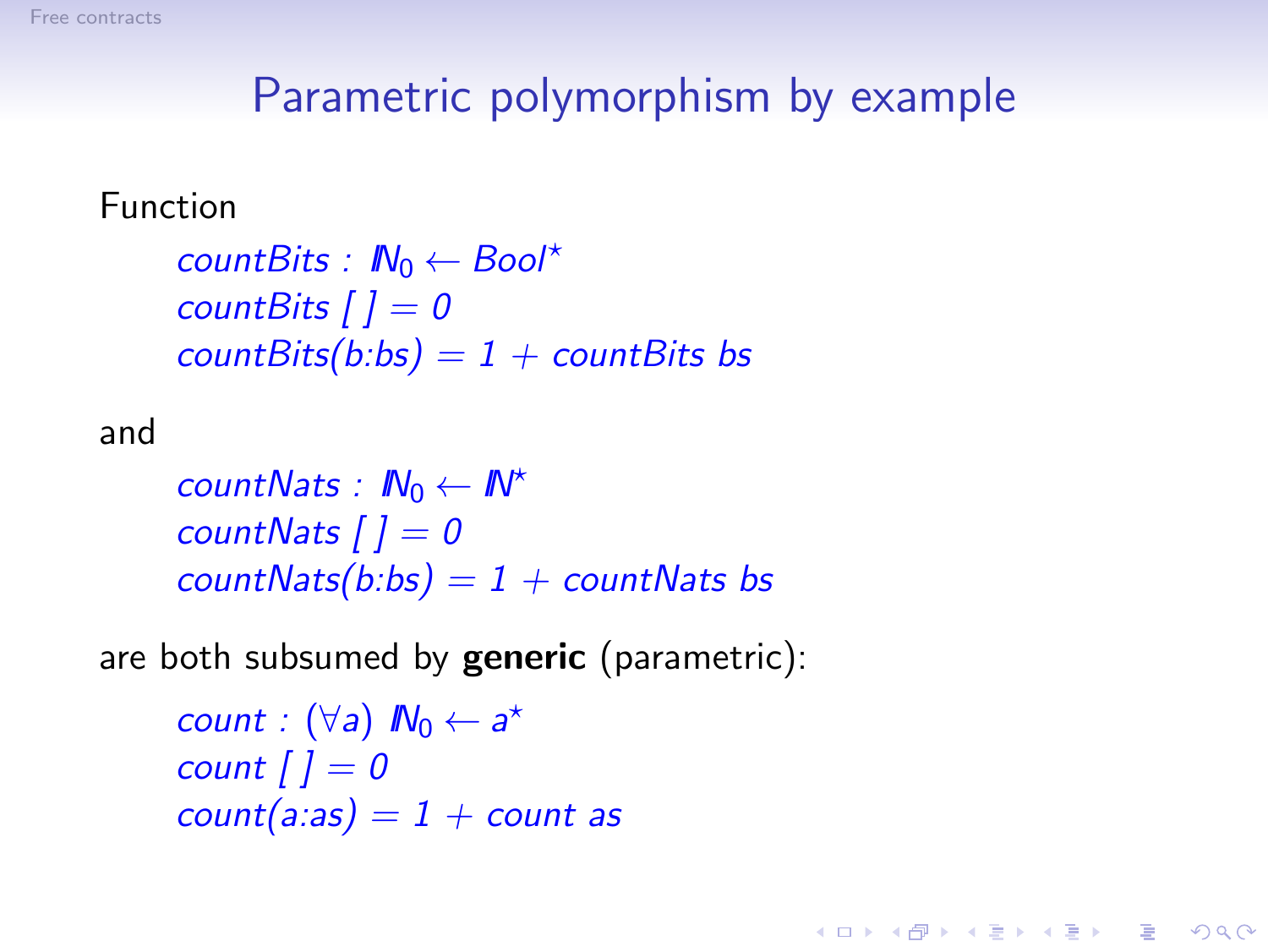

# Parametric polymorphism: why?

- Less code ( specific solution  $=$  generic solution  $+$ customization )
- Intellectual reward
- Last but not least, quotation from *Theorems for free!*, by Philip Wadler [\[4\]](#page-33-0):

*From the type of a polymorphic function we can derive a theorem that it satisfies.* (...) *How useful are the theorems so generated? Only time and experience will tell* (...)

**A DIA K RIA K E A CHA K H A VIO** 

• No doubt: free theorems are very useful!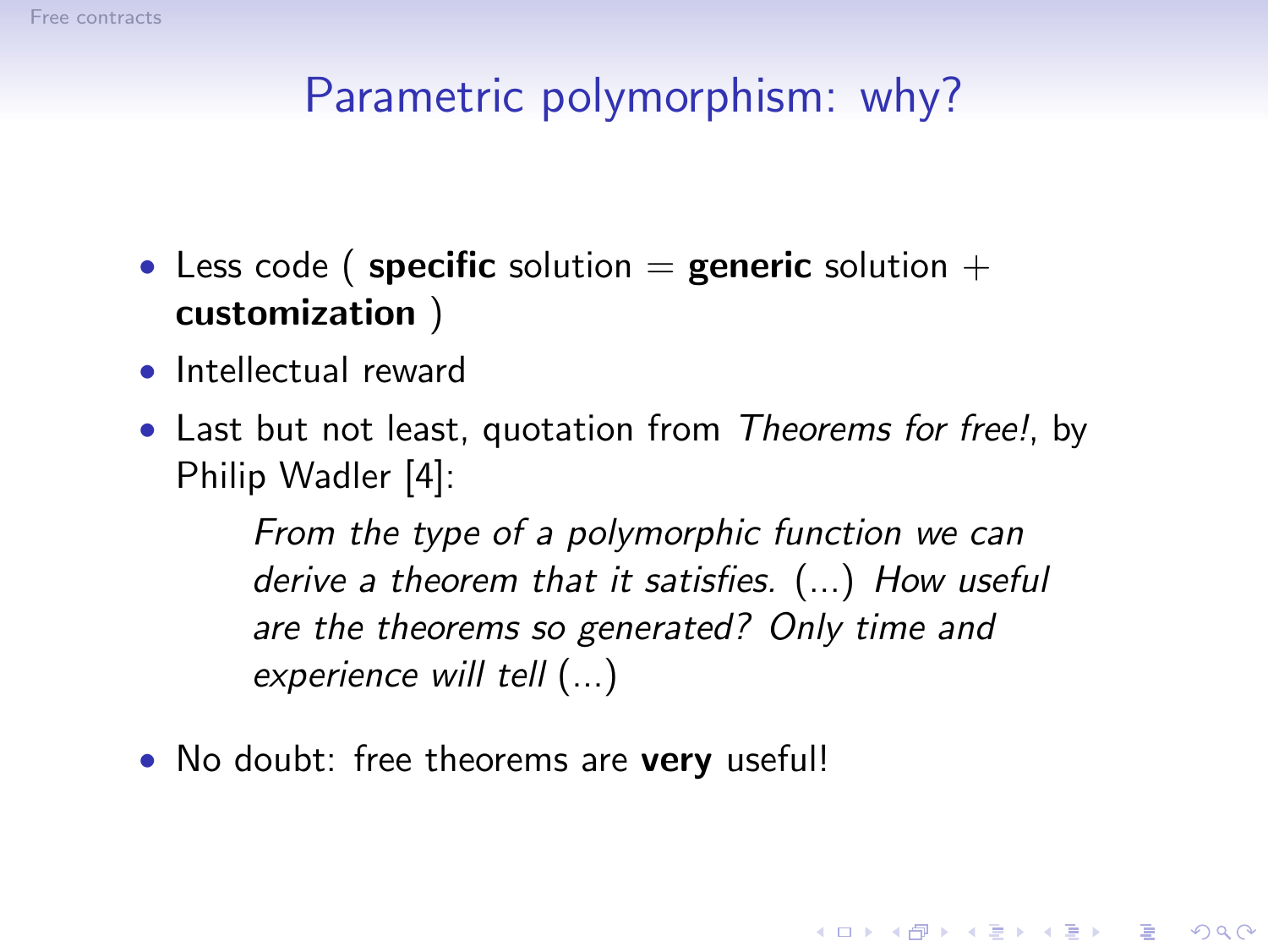# Polymorphic type signatures

Polymorphic function signature:

*f* : *t*

where *t* is a functional type, according to the following "grammar" of types:

> $t$  ::=  $t' \leftarrow t''$  $t$  ::=  $F(t_1, \ldots, t_n)$  type constructor F *t* ::= *v* type *variables v*, cf. *polymorphism*

> > **A DIA K RIA K E A CHA K H A VIO**

What does it mean for *f* to be parametrically polymorphic?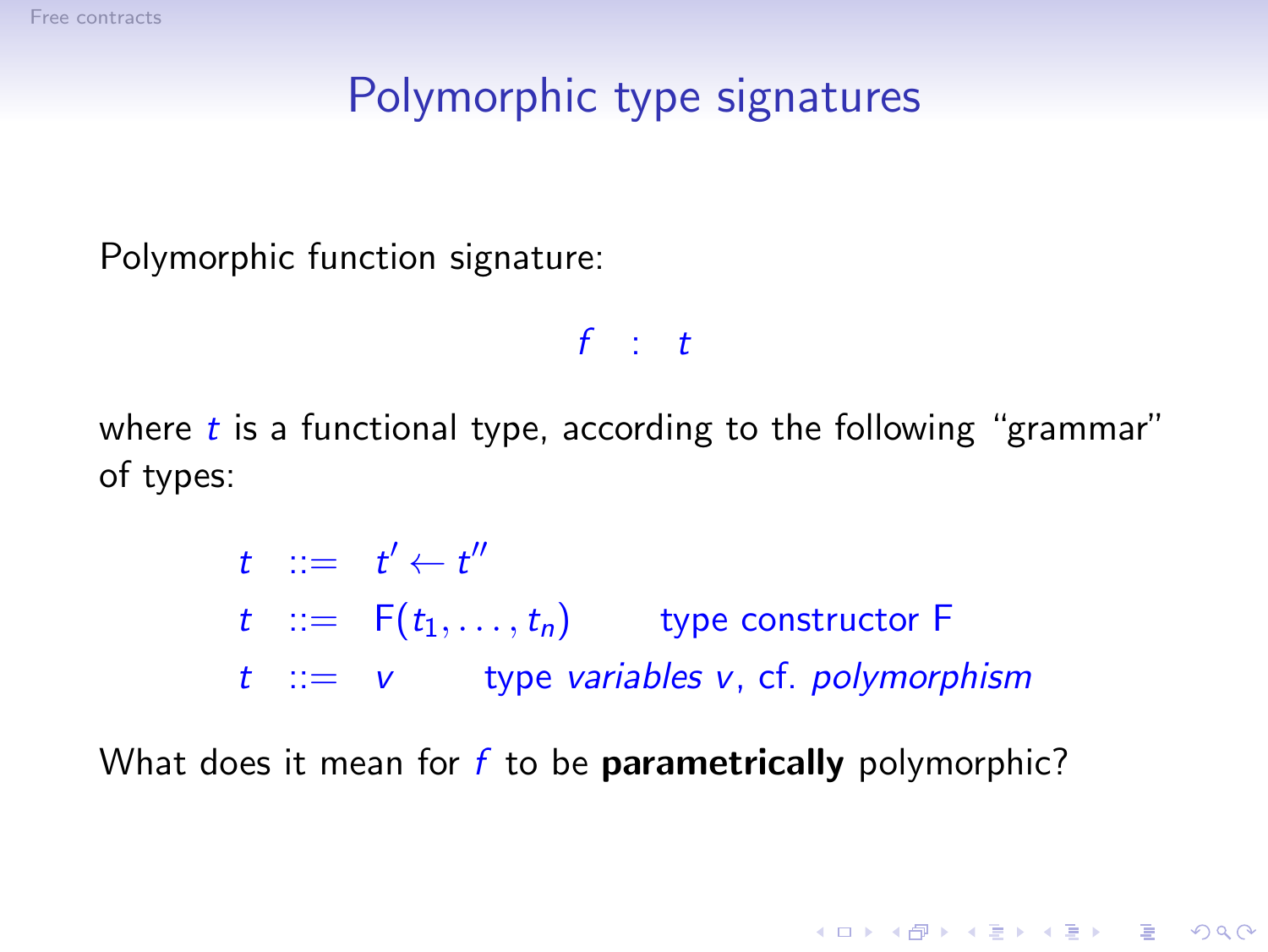# Free theorem of type t

#### Let

- *V* be the set of type variables involved in type *t*
- {*R*<sup>v</sup> }v∈<sup>V</sup> be a *V*-indexed family of relations (*f*<sup>v</sup> in case all such  $R_v$  are functions).
- $R_t$  be a relation defined inductively as follows:

<span id="page-4-1"></span>
$$
R_{t:=v} = R_v \tag{182}
$$

$$
R_{t:=F(t_1,...,t_n)} = F(R_{t_1},...,R_{t_n})
$$
 (183)

$$
R_{t:=t'+t''} = R_{t'} \leftarrow R_{t''} \tag{184}
$$

<span id="page-4-2"></span><span id="page-4-0"></span>4 D > 4 P > 4 E > 4 E > E + 9 Q O

Questions: What does F in the RHS of [\(183\)](#page-4-0) mean? What kind of relation is  $R_{t'} \leftarrow R_{t''}$ ? See next slides.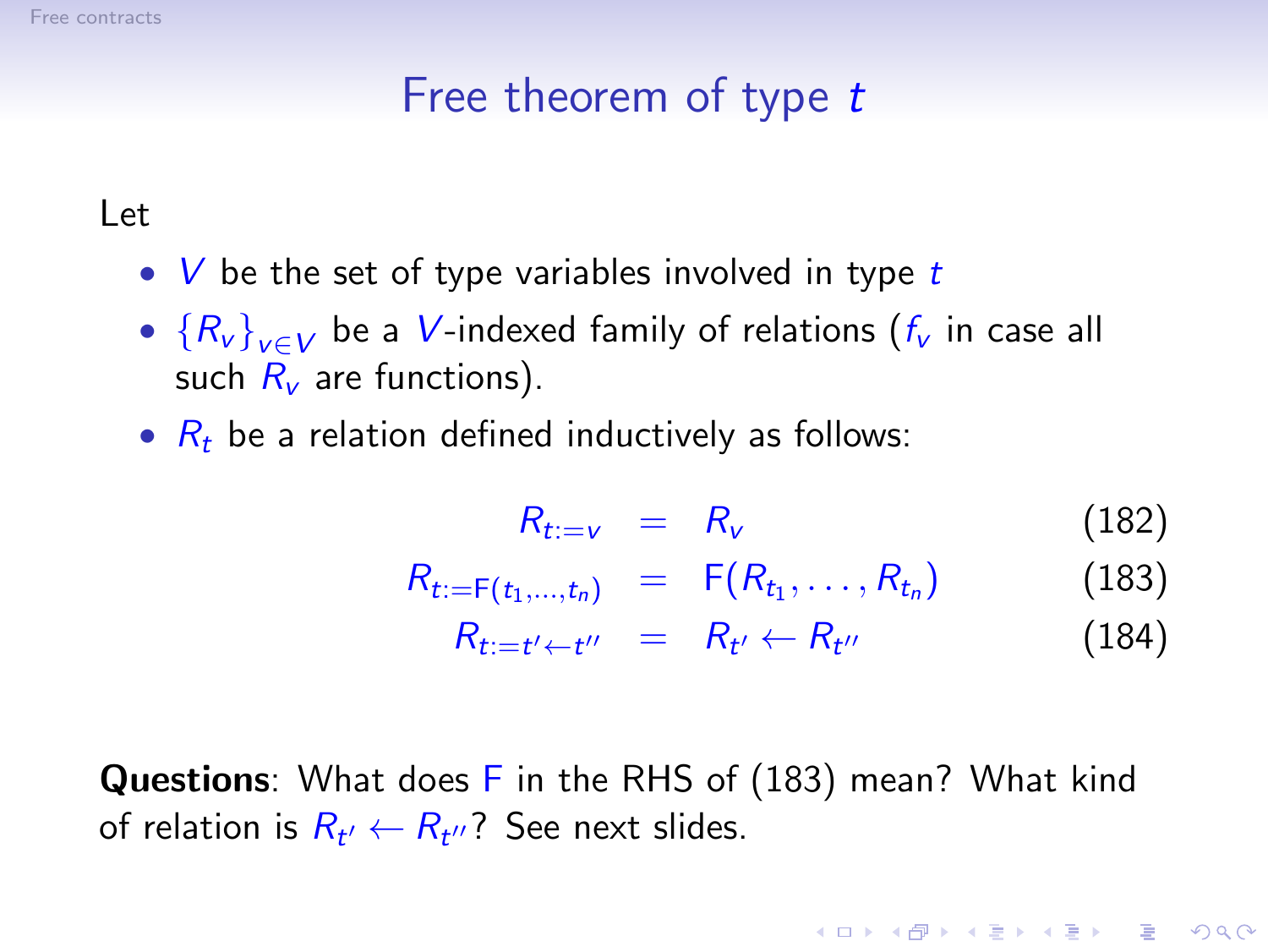## Background: relators

Parametric datatype  $G$  is said to be a **relator** [\[2\]](#page-33-1) wherever, given a relation from  $\overline{A}$  to  $\overline{B}$ ,  $\overline{G}R$  extends  $\overline{R}$  to  $\overline{G}$ -structures: it is a relation

$$
A \longrightarrow G A
$$
\n
$$
R \downarrow G R
$$
\n
$$
B \longrightarrow G B
$$
\n(185)

from G*A* to G*B* which obeys the following properties:

<span id="page-5-1"></span><span id="page-5-0"></span>

| G id<br>$=$ id | (186) |
|----------------|-------|
|----------------|-------|

 $G(R \cdot S) = (GR) \cdot (GS)$  (187)  $G(R^{\circ}) = (GR)^{\circ}$ (188)

and is monotonic:

$$
R \subseteq S \Rightarrow GR \subseteq GS \qquad (189)
$$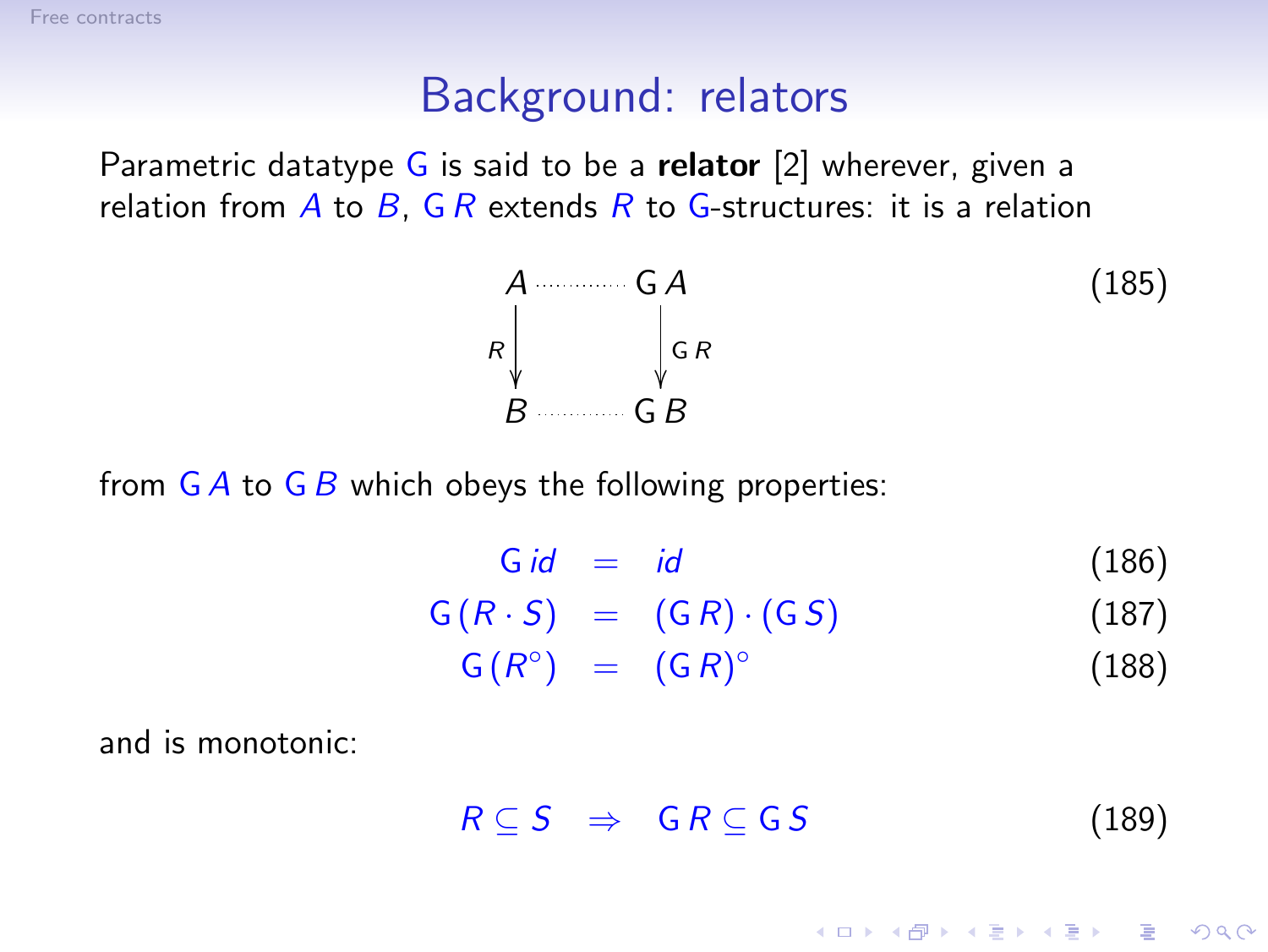# Relators: "Maybe" example

$$
A \longrightarrow G A = 1 + A
$$
  
\n
$$
R \downarrow \qquad \qquad G B = 1 + B
$$
  
\n
$$
B \longrightarrow G B = 1 + B
$$

(Read  $1 + A$  as "maybe  $A$ ")

Unfolding  $GR = id + R$ :

 $y(id + R)x$ 

 $\Leftrightarrow$  { unfolding the sum, cf. *id* +  $R = [i_1 \cdot id, i_2 \cdot R]$  }  $y(i_1 \cdot i_1^{\circ} \cup i_2 \cdot R \cdot i_2^{\circ})$ *x* 

⇔ { relational union (68); image }  $y(\text{img } i_1) \times \vee y(i_2 \cdot R \cdot i_2^{\circ}) \times$ 

⇔ { let *NIL* be the inhabitant of the singleton type } *y* = *x* = *i*<sub>1</sub> *NIL*  $\vee$   $\langle \exists$  *b*, *a* : *y* = *i*<sub>2</sub> *b*  $\wedge$  *x* = *i*<sub>2</sub> *a* : *b R a* $\rangle$ **KORK EX KEY KEY YOUR**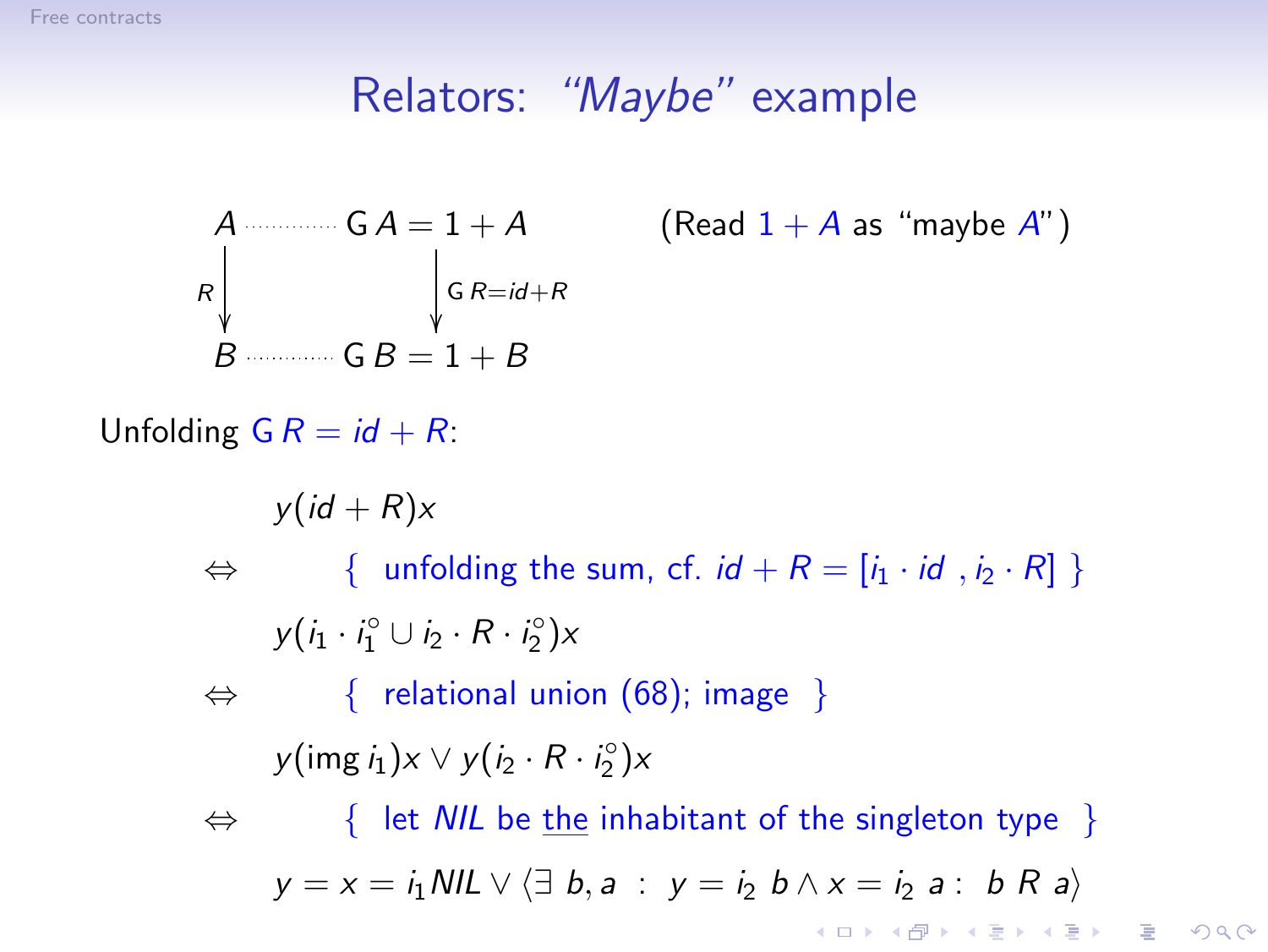П

#### <span id="page-7-0"></span>Relators: example

Take  $FX = X^*$ . Then, for some  $B \longleftarrow A$ *R* , relator  $B^{\star} \stackrel{R^{\star}}{\longleftarrow} A^{\star}$ is the relation  $s'(R<sup>★</sup>)s$  ⇔ *inds s'* = *inds s* ∧ (190)  $\langle \forall i : i \in \text{inds } s : (s i)R(s' i) \rangle$ 

**Exercise 79:** Check properties [\(186\)](#page-5-0) and [\(188\)](#page-5-1) for the list relator defined above.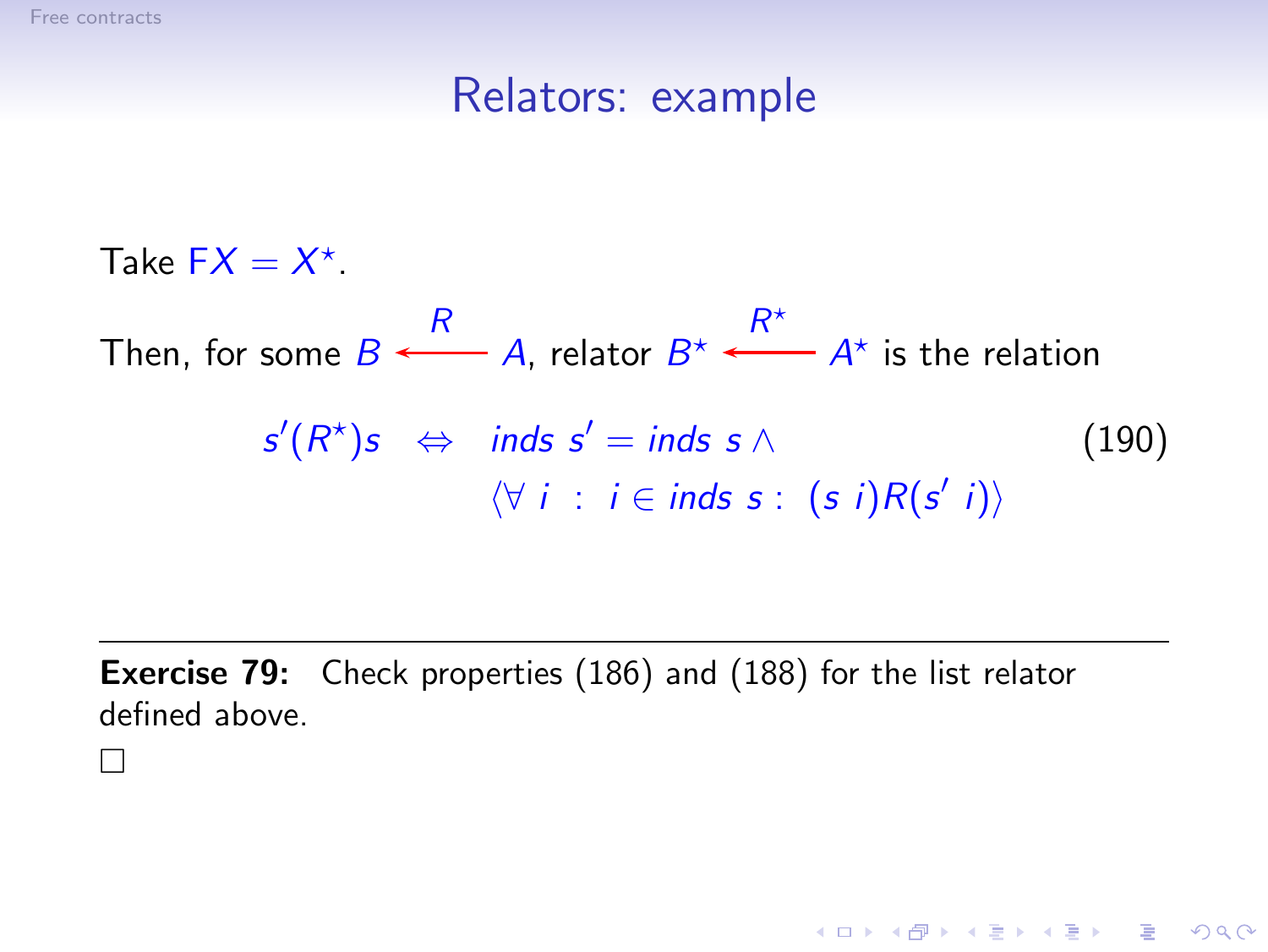## Background: "Reynolds arrow" operator

#### Define



For instance,  $f(id \leftarrow id)g \Leftrightarrow f = g$  that is,  $id \leftarrow id = id$ 

<span id="page-8-0"></span>**KORK ERKER ER AGA**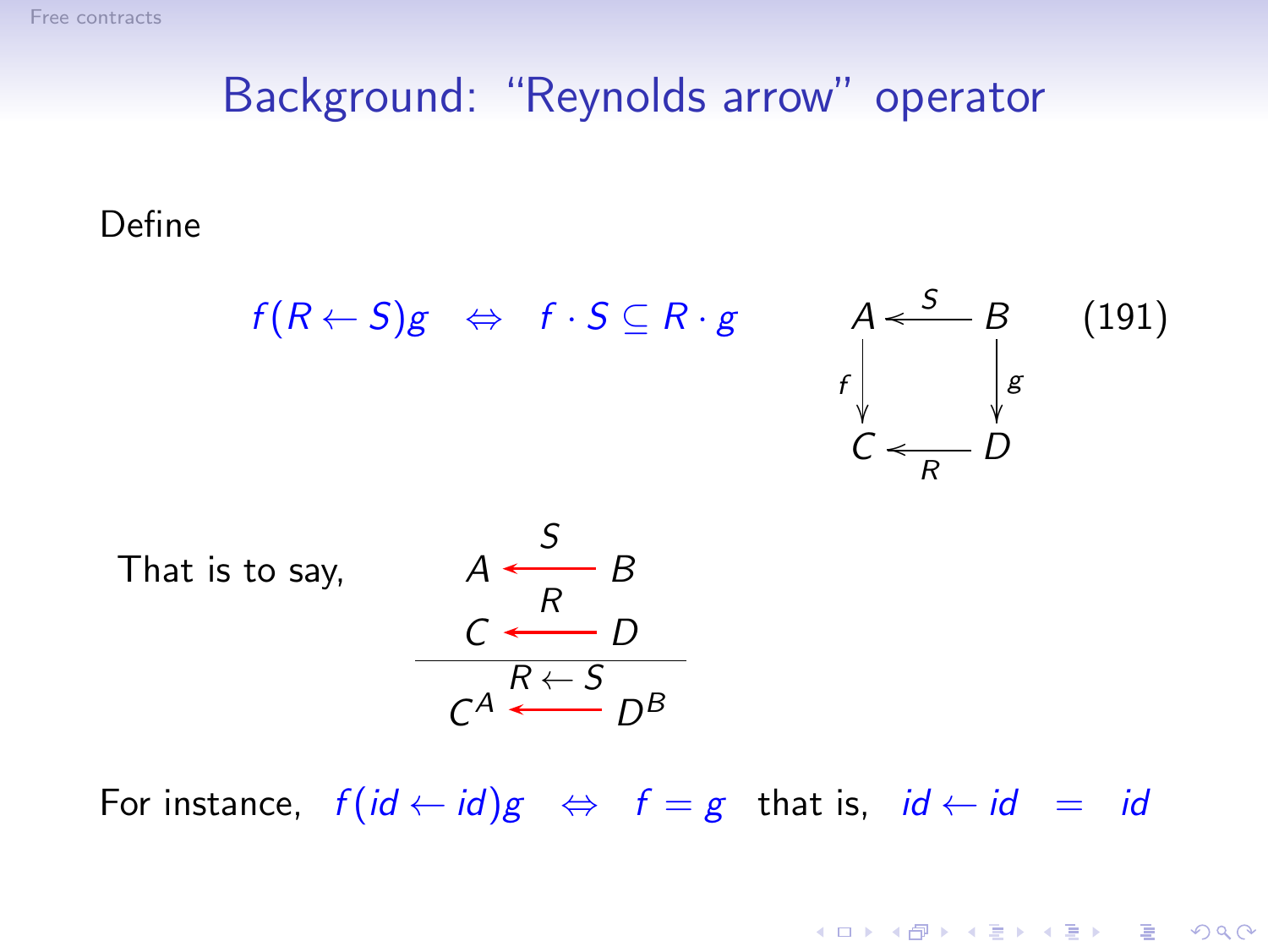# Free theorem (FT) of type t

The *free theorem* (FT) of type *t* is the following (remarkable) result due to J. Reynolds [\[3\]](#page-33-2), advertised by P. Wadler [\[4\]](#page-33-0) and re-written by Backhouse [\[1\]](#page-33-3) in the pointfree style:

*Given any function*  $\theta$  : *t*, and *V* as above, then  $\theta$   $R_t$   $\theta$ *holds, for any relational instantiation of type variables in V.*

**A DIA K RIA K E A CHA K H A VIO** 

Note that this theorem

- is a result about *t*
- holds independently of the actual definition of  $\theta$ .
- holds about any polymorphic function of type *t*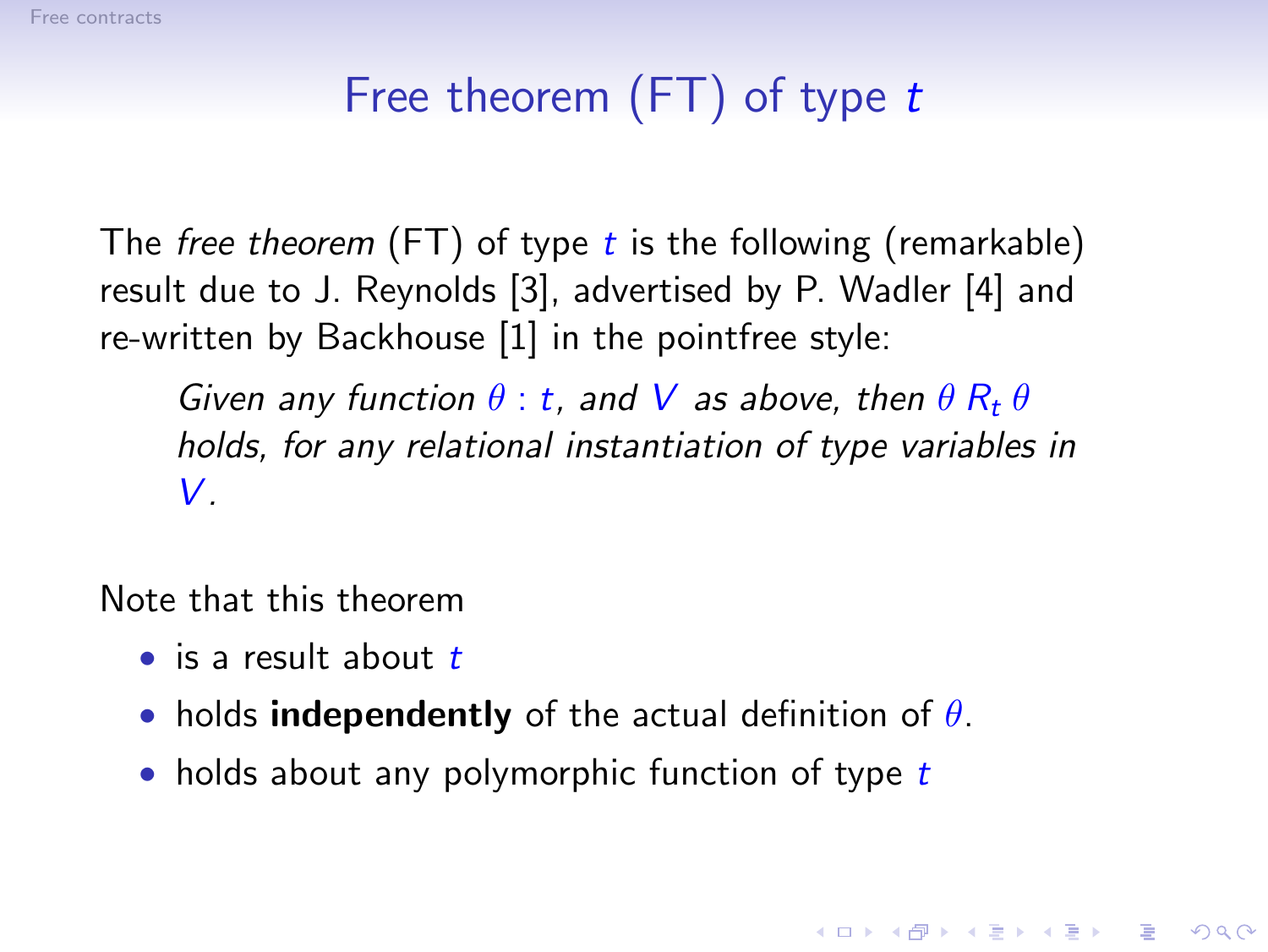# First example *(id)*

The target function:

 $\theta = id : a \leftarrow a$ 

Calculation of  $R_{t=a\leftarrow a}$ :

$$
R_{a\leftarrow a}
$$
\n
$$
\Leftrightarrow \{ \text{ rule } R_{t=t'\leftarrow t''} = R_{t'} \leftarrow R_{t''} \}
$$
\n
$$
R_a \leftarrow R_a
$$

Calculation of FT  $(R_a$  abbreviated to  $R$ ):

$$
id(R \leftarrow R)id
$$
  
\n
$$
\Leftrightarrow \{ (191) \}
$$
  
\n
$$
id \cdot R \subseteq R \cdot id
$$

K ロ ▶ K @ ▶ K 할 > K 할 > 1 할 > 1 이익어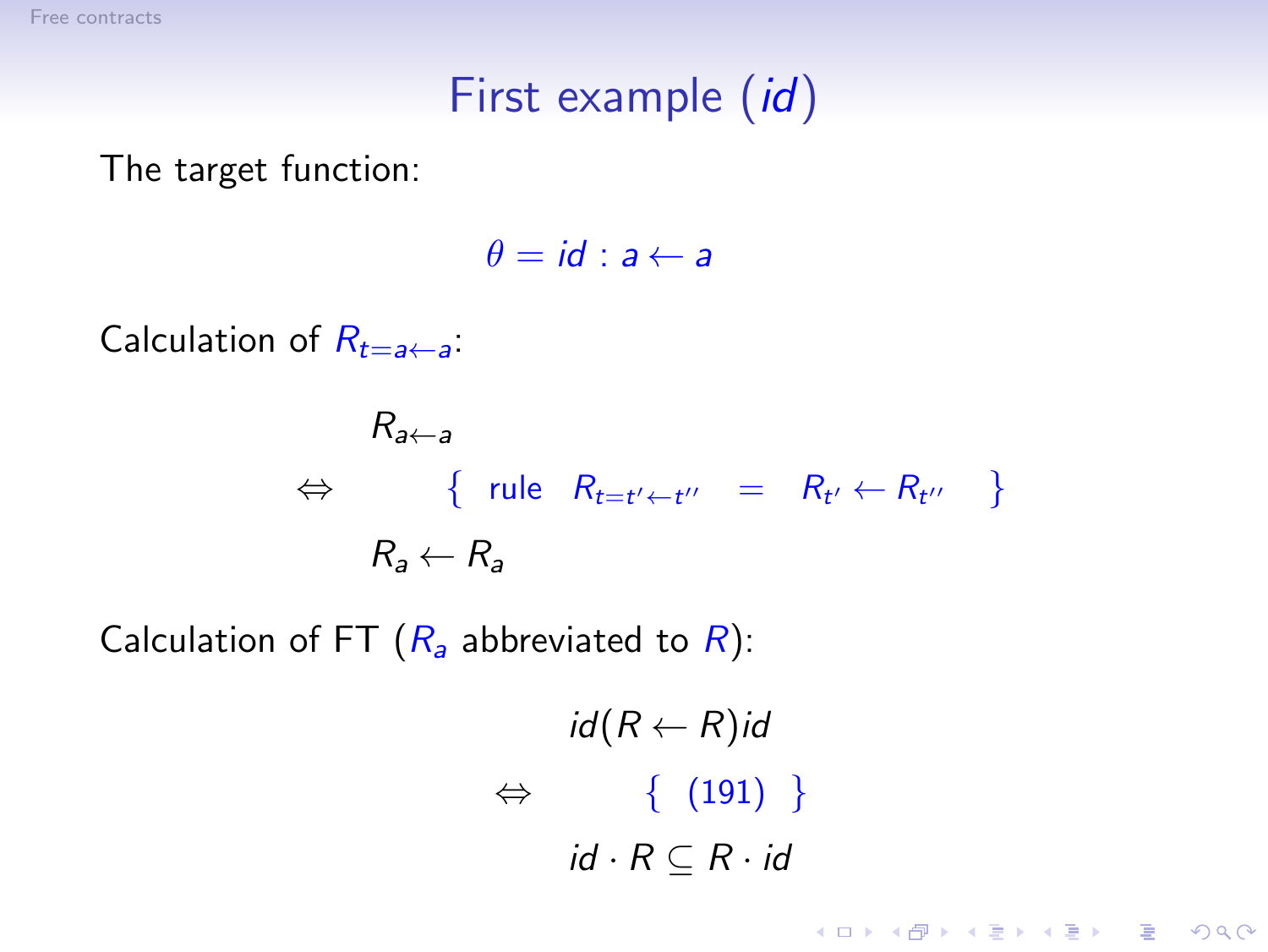# First example *(id)*

In case *R* is a function *f* , the FT theorem boils down to *id*'s natural property:

$$
id \cdot f = f \cdot id
$$

cf.



which can be read alternatively as stating that *id* is the unit of composition.

K ロ X K @ X K 할 X K 할 X 및 할 X 9 Q Q\*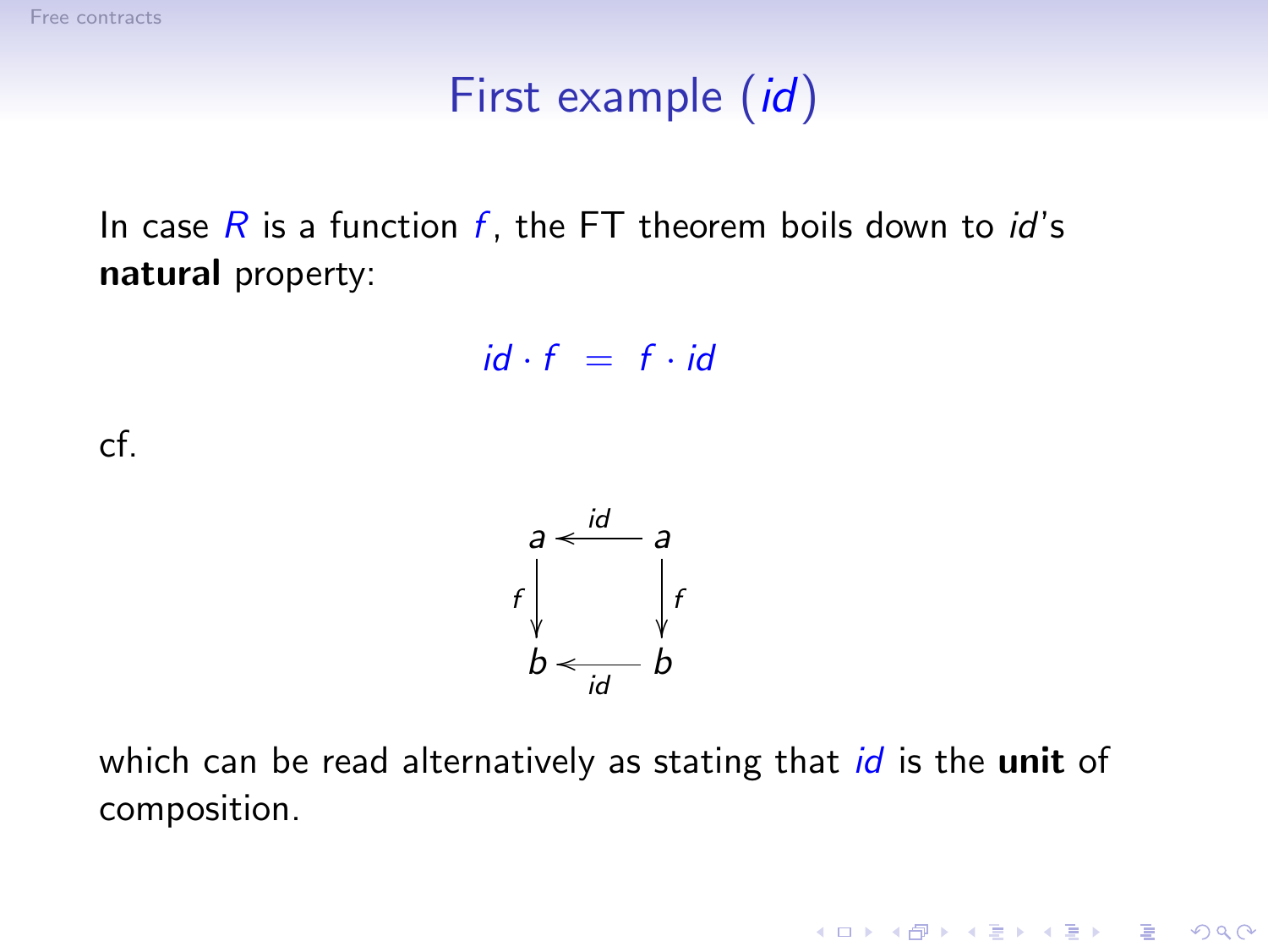The target function:  $\theta = invl : a^* \leftarrow a^*$ .

Calculation of  $R_{t=a^{\star}\leftarrow a^{\star}}$ :

 $R_{a^{\star}\leftarrow a^{\star}}$  $\Leftrightarrow \qquad \{ \text{ rule } R_{t=t'+t''} = R_{t'} \leftarrow R_{t''} \}$  $R_{a^{\star}} \leftarrow R_{a^{\star}}$ ⇔ { rule  $R_{t=F(t_1,...,t_n)}$  =  $F(R_{t_1},...,R_{t_n})$  }  $R_a^{\star} \leftarrow R_a^{\star}$ 

where  $s$   $R^{\star}s'$  is given by [\(190\)](#page-7-0). The calculation of FT follows.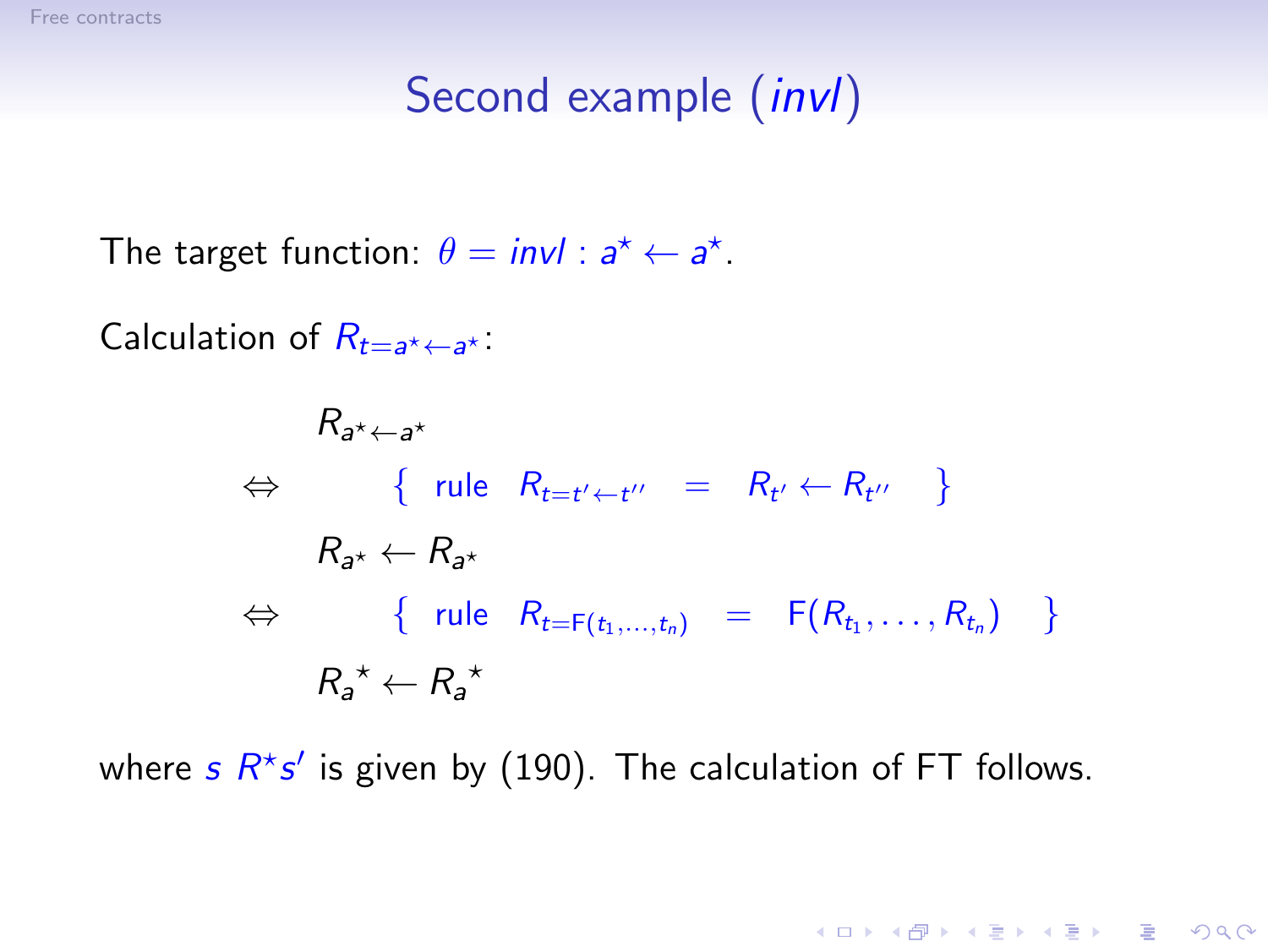The FT itself will predict  $(R_a$  abbreviated to  $R$ ):

$$
\text{invl}(R^* \leftarrow R^*)\text{invl}
$$
\n
$$
\Leftrightarrow \{ \text{ definition } f(R \leftarrow S)g \Leftrightarrow f \cdot S \subseteq R \cdot g \}
$$
\n
$$
\text{invl} \cdot R^* \subseteq R^* \cdot \text{invl}
$$

In case *R* is a function *r*, the FT theorem boils down to *invl*'s natural property:

 $invl \cdot r^* = r^* \cdot invl$ 

that is,

 $inv[\lceil r \rceil a \rceil a \leftarrow I] = [\lceil r \rceil b \rceil b \leftarrow inv[\lceil r \rceil b \rceil]$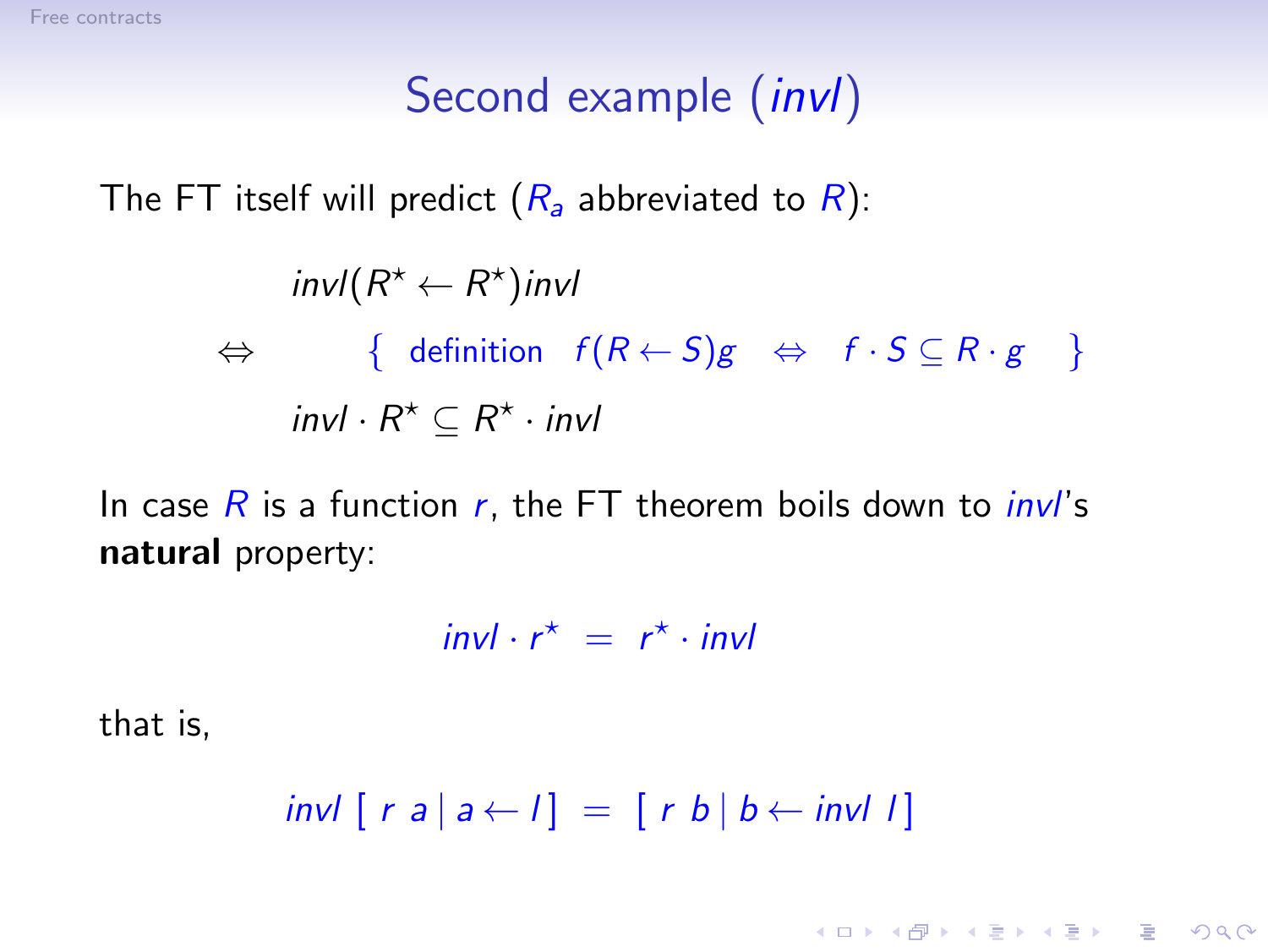Further calculation (back to *R*):

 $invl \cdot R^* \subseteq R^* \cdot invl$  $\Leftrightarrow \{$  shunting rule (54) }  $R^{\star} \subseteq invI^{\circ} \cdot R^{\star} \cdot invI$  $\Leftrightarrow \{$  going pointwise (39, 47) }  $\langle \forall s, r : s \mathbb{R}^{\star} r \Rightarrow (inv \mid s) \mathbb{R}^{\star}(inv \mid r) \rangle$ 

An instance of this pointwise version of *invl*-FT will state that, for example, *invl* will respect element-wise orderings ( $R := <$ ):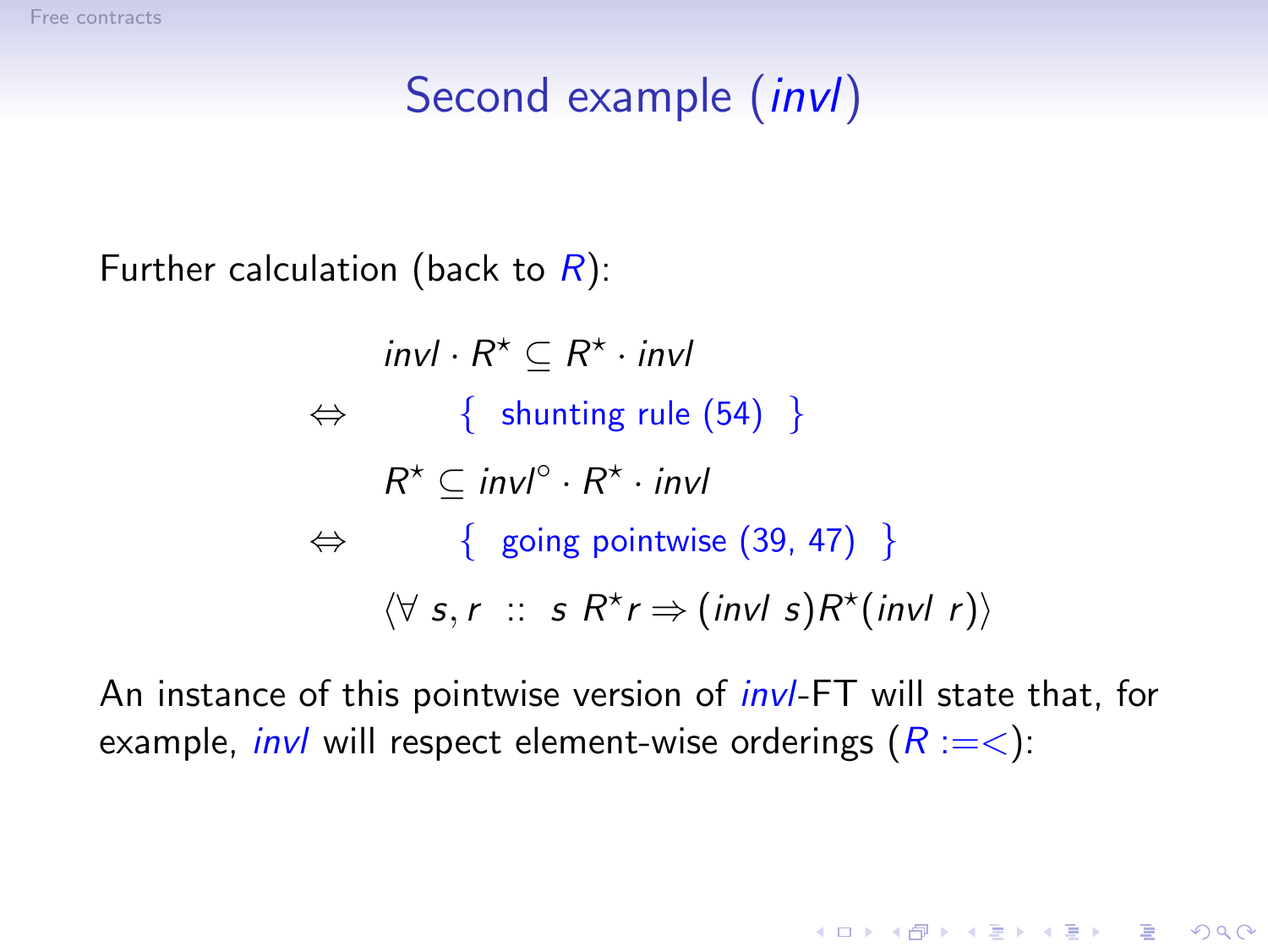$$
\begin{aligned}\n\text{length } s &= \text{length } r \land \langle \forall i : i \in \text{inds } s : (s i) < (r i) \rangle \\
& \Downarrow \\
\text{length}(\text{inv } s) &= \text{length}(\text{inv } r) \\
& \wedge \\
\langle \forall j : j \in \text{inds } s : (\text{inv } s)j < (\text{inv } r)j \rangle\n\end{aligned}
$$

K ロ X イロ X K ミ X K ミ X ミ X Y Q Q Q

(Guess other instances.)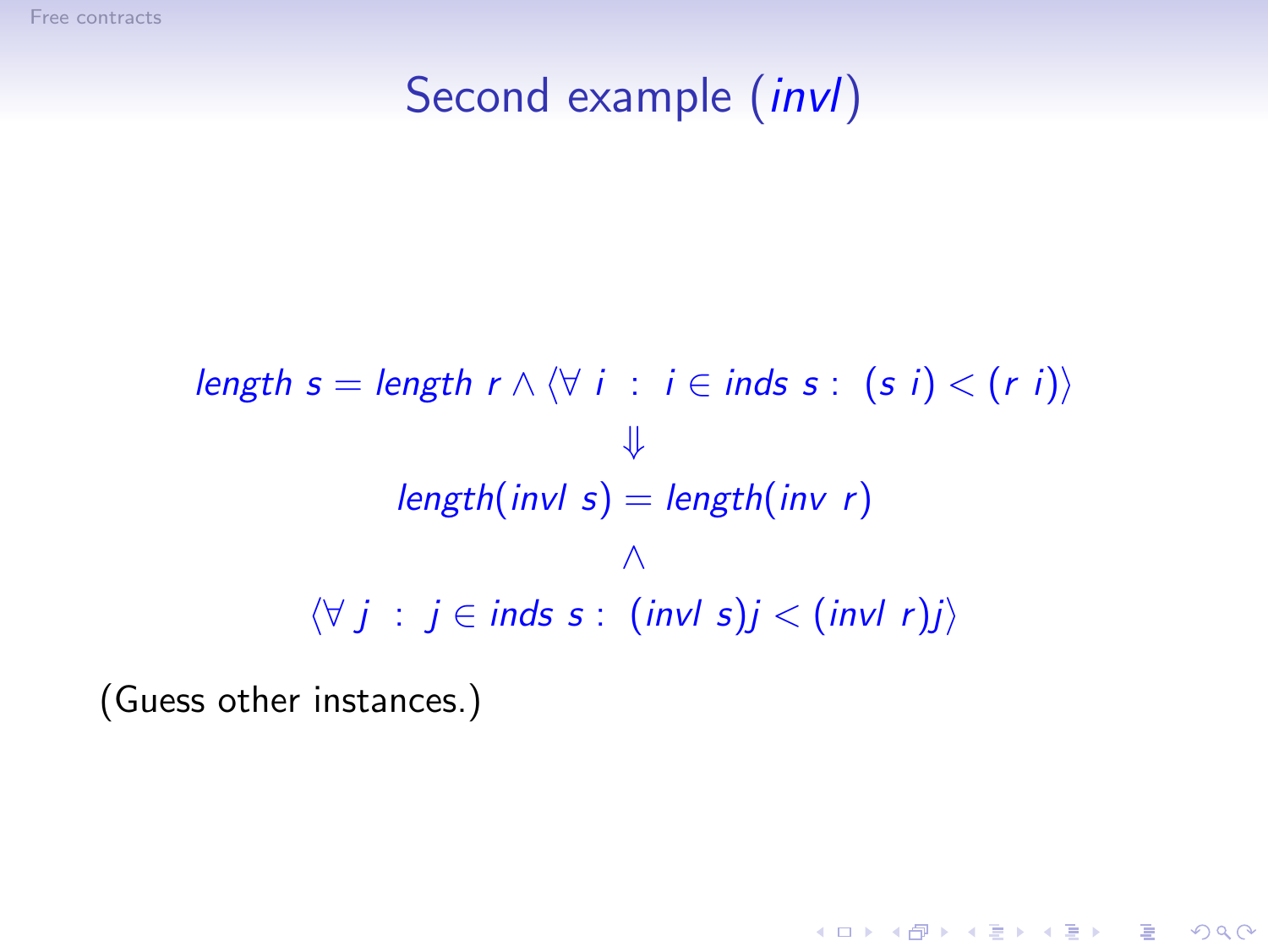## Third example: FT of sort

Our next example calculates the FT of

```
sort: a^{\star} \leftarrow a^{\star} \leftarrow (Bool \leftarrow (a \times a))
```
where the first parameter stands for the chosen ordering relation, expressed by a binary predicate:

$$
sort(R_{(a^* \leftarrow a^*) \leftarrow (Bool \leftarrow (a \times a))})sort
$$
\n
$$
\Leftrightarrow \{ (183, 182, 184); \text{ abbreviate } R_a := R \}
$$
\n
$$
sort((R^* \leftarrow R^*) \leftarrow (R_{Bool} \leftarrow (R \times R)) )sort
$$
\n
$$
\Leftrightarrow \{ R_{t := Bool} = id \text{ (constant relator)} - cf. \text{ exercise 90 } \}
$$
\n
$$
sort((R^* \leftarrow R^*) \leftarrow (id \leftarrow (R \times R)) )sort
$$

**KORK EX KEY KEY YOUR**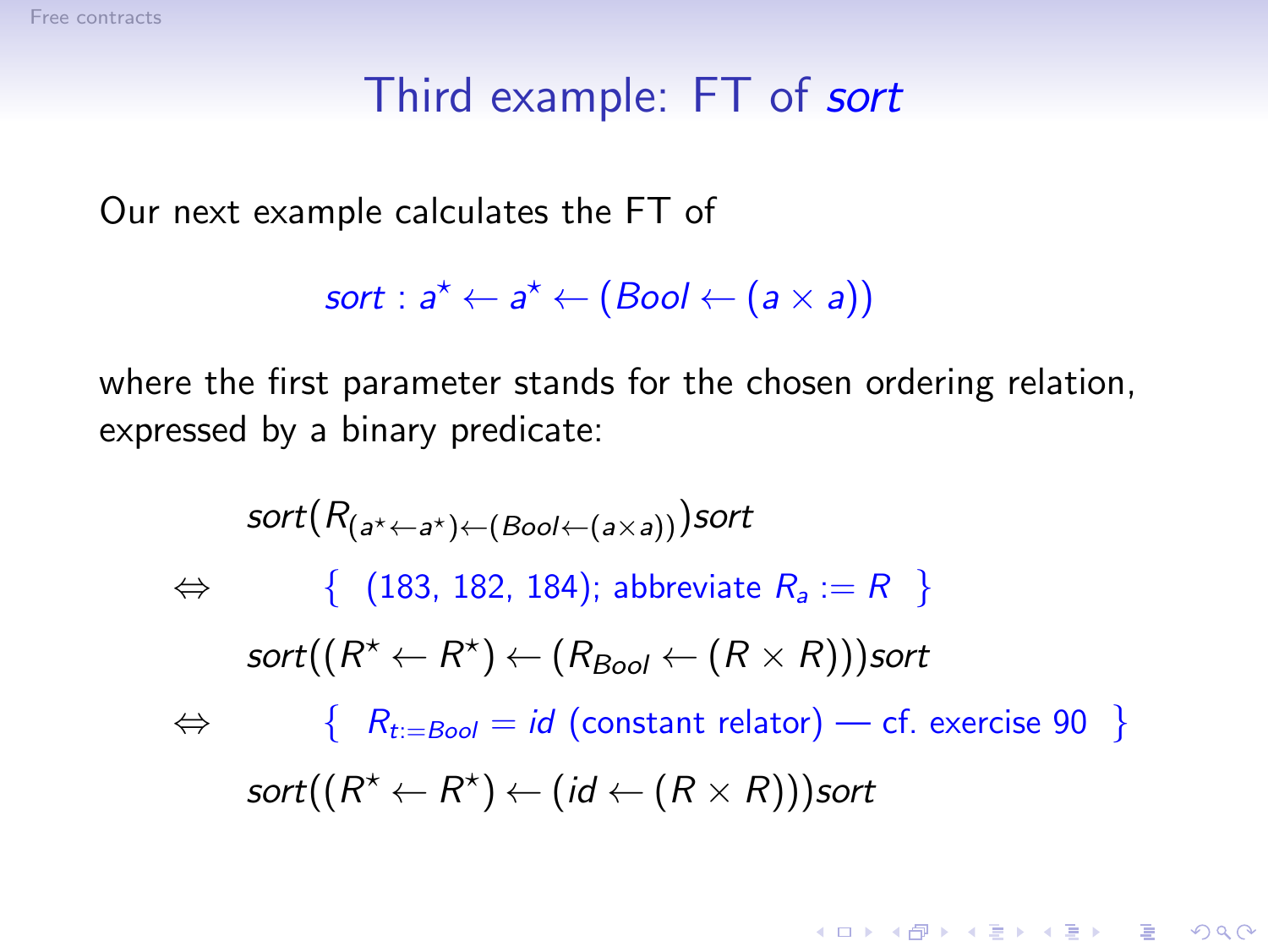# Third example: FT of sort

$$
sort((R^* \leftarrow R^*) \leftarrow (id \leftarrow (R \times R))) \text{sort}
$$
\n
$$
\Leftrightarrow \{ (191) \}
$$
\n
$$
sort \cdot (id \leftarrow (R \times R)) \subseteq (R^* \leftarrow R^*) \cdot \text{sort}
$$
\n
$$
\Leftrightarrow \{ \text{ shunting (54)} \}
$$
\n
$$
(id \leftarrow (R \times R)) \subseteq \text{sort}^{\circ} \cdot (R^* \leftarrow R^*) \cdot \text{sort}
$$
\n
$$
\Leftrightarrow \{ \text{ introduce variables } f \text{ and } g (39, 47) \}
$$
\n
$$
f (id \leftarrow (R \times R)) g \Rightarrow (\text{sort } f) (R^* \leftarrow R^*) (\text{sort } g)
$$
\n
$$
\Leftrightarrow \{ (191) \text{ twice } \}
$$
\n
$$
f \cdot (R \times R) \subseteq g \Rightarrow (\text{sort } f) \cdot R^* \subseteq R^* \cdot (\text{sort } g)
$$

**イロトメタトメミトメミト (ミ) の女々**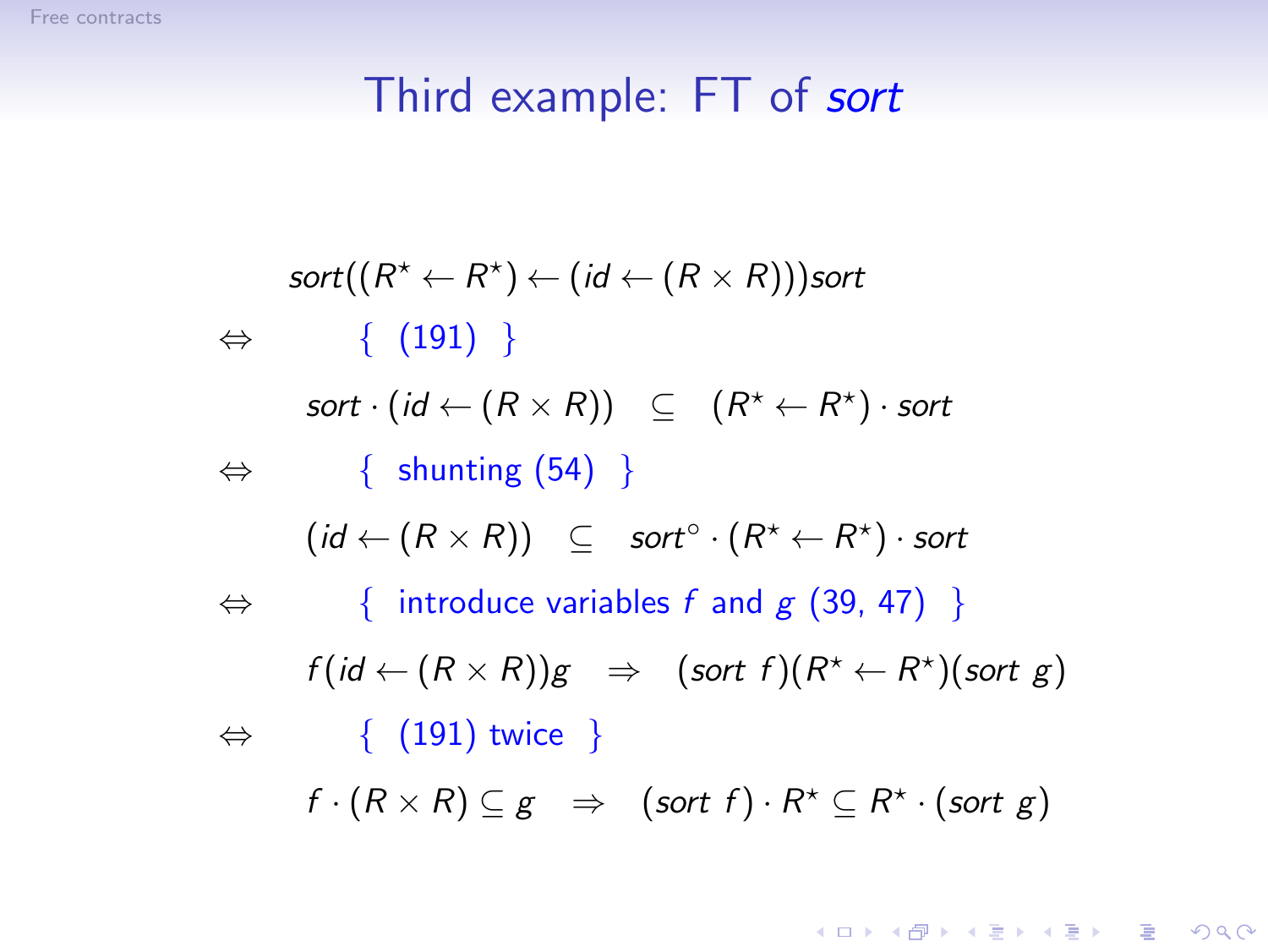## Third example: FT of sort

Case  $R := r$ :

$$
f \cdot (r \times r) = g \Rightarrow (sort f) \cdot r^* = r^* \cdot (sort g)
$$

⇔ { introduce variables }

$$
\left\langle \begin{array}{c} \forall a,b \ :: \\ f(r a, r b) = g(a,b) \end{array} \right\rangle \Rightarrow \left\langle \begin{array}{c} \forall l \ :: \\ (\text{sort } f)(r^* l) = r^*(\text{sort } g \ l) \end{array} \right\rangle
$$

K ロ ▶ K @ ▶ K 할 > K 할 > 1 할 > 1 이익어

Denoting predicates  $f, g$  by infix orderings  $\leq, \preceq$ :

$$
\left\langle \begin{array}{c} \forall a,b :: \\ r a \leq r b \Leftrightarrow a \preceq b \end{array} \right\rangle \Rightarrow \left\langle \begin{array}{c} \forall I :: \\ \text{sort } (\leq)(r^* I) = r^*(\text{sort } (\preceq) I) \end{array} \right\rangle
$$

That is, for *r* monotonic and injective,

*sort*  $(\leq)$   $\lceil r a \rceil$   $a \neq l$ 

is always the same list a

 $\lceil r a \rceil a \leftarrow sort \left( \preceq \right) l \rceil$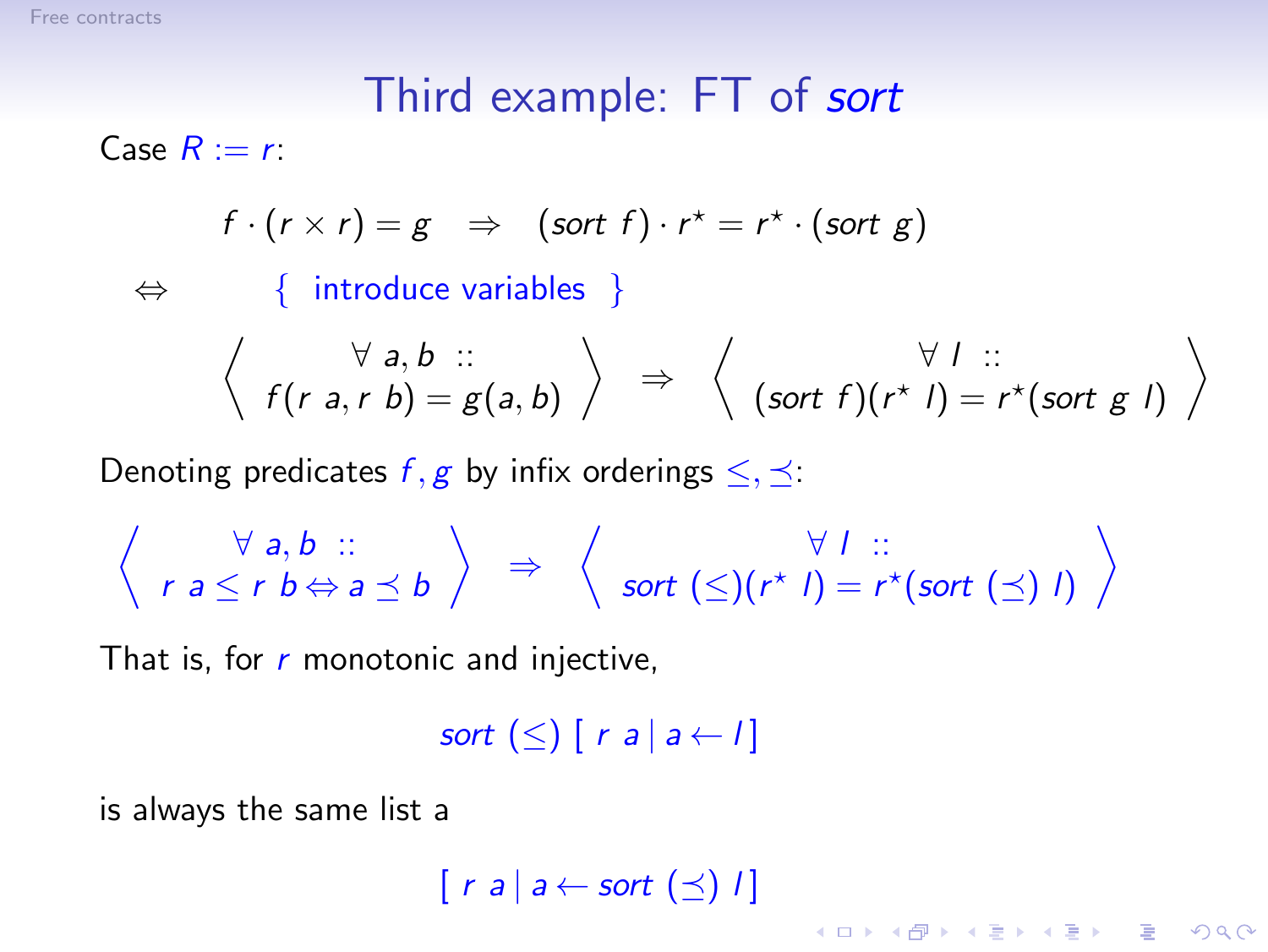$\Box$ 

 $\Box$ 

## Exercises

**Exercise 80:** Let *C* be a nonempty data domain and let and  $c \in C$ . Let *c* be the *"everywhere c"* function:

$$
\begin{array}{cccc}\n\underline{c} & \vdots & A \longrightarrow C \\
\underline{c} & a & \triangle & c\n\end{array} \tag{192}
$$

Show that the free theorem of *c* reduces to

$$
\langle \forall \; R \; :: \; R \subseteq \top \rangle \tag{193}
$$

**Exercise 81:** Calculate the free theorem associated with the projections  $A \xleftarrow{\pi_1} A \times B \xrightarrow{\pi_2} B$  and instantiate it to (a) functions; (b) coreflexives. Introduce variables and derive the corresponding pointwise expressions.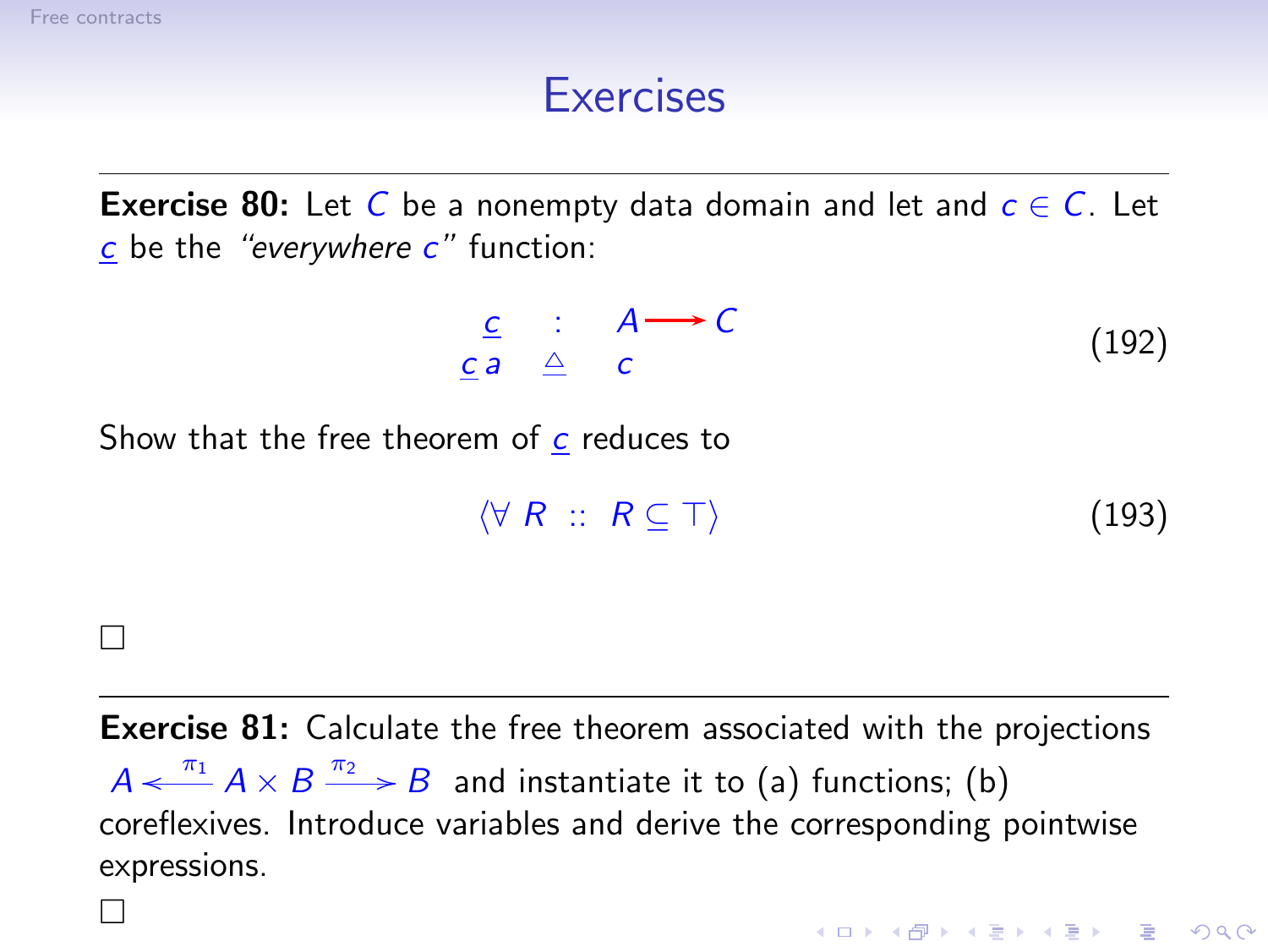$\Box$ 

#### **Exercises**

**Exercise 82:** Consider higher order function const:  $a \rightarrow b \rightarrow a$ such that, given any *x* of type *a*, produces the constant function *const x*. Show that the equalities

$$
const(f x) = f \cdot (const x) \qquad (194)
$$

K ロ > K @ > K 할 > K 할 > 1 할 : ⊙ Q Q^

$$
(const x) \cdot f = const x \qquad (195)
$$

$$
(const x)^{\circ} \cdot (const x) = \top \tag{196}
$$

arise as corollaries of the *free theorem* of *const*.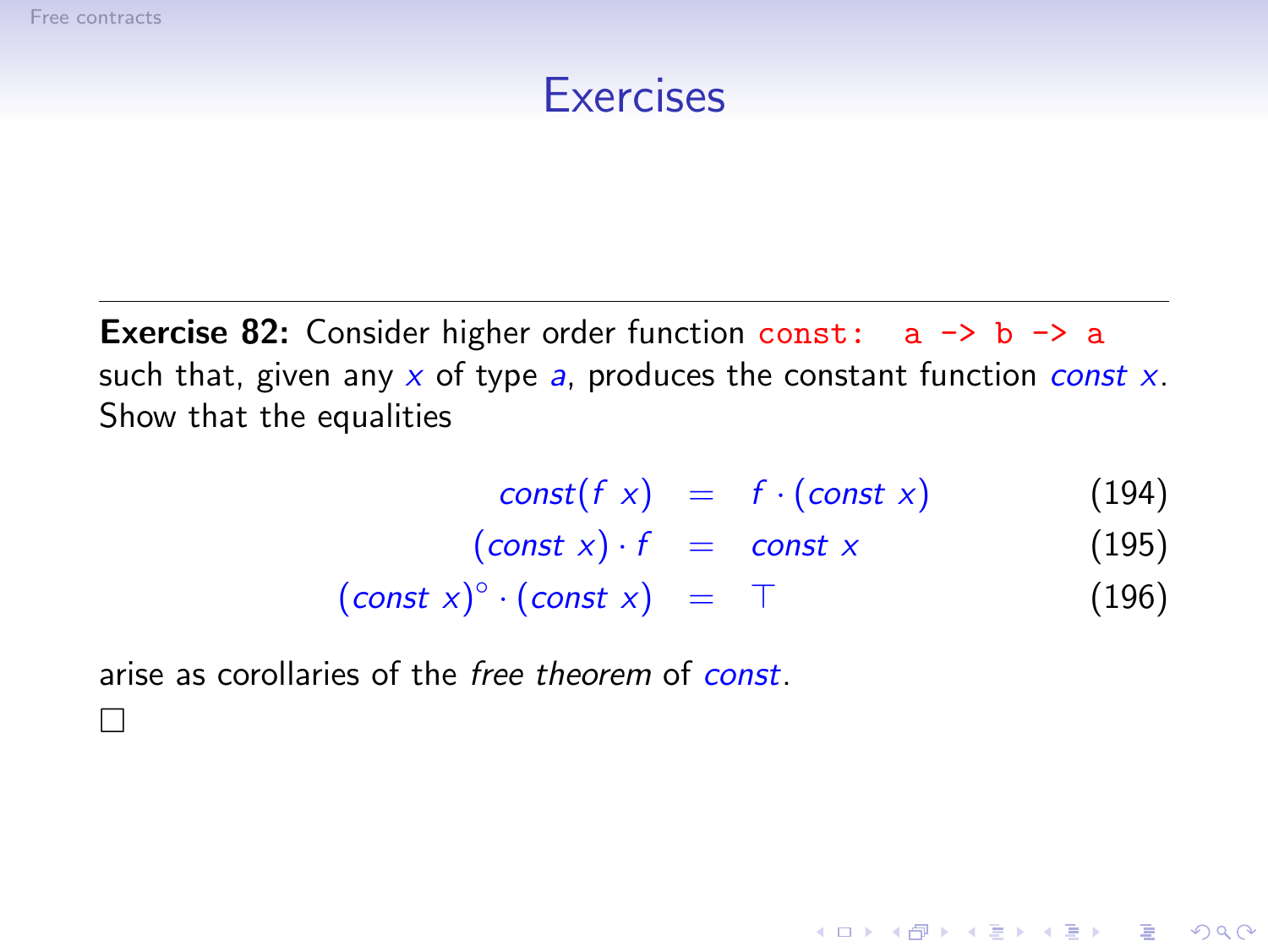#### Exercises

Exercise 83: The following is a well-known Haskell function

```
filter :: forall a. (a \rightarrow Bool) \rightarrow [a] \rightarrow [a]
```
Calculate the free theorem associated with its type

 $filter: a^* \leftarrow a^* \leftarrow (Bool \leftarrow a)$ 

and instantiate it to the case where all relations are functions.

Exercise 84: In many sorting problems, data are sorted according to a given *ranking* function which computes each datum's numeric rank (eg. students marks, credits, etc). In this context one may parameterize sorting with an extra parameter *f* ranking data into a fixed numeric datatype, eg. the integers: *serial* :  $(a \rightarrow \mathbb{N}) \rightarrow a^* \rightarrow a^*$ . Calculate the FT of *serial*.

**A DIA K RIA K E A CHA K H A VIO** 

 $\Box$ 

 $\mathbf{I}$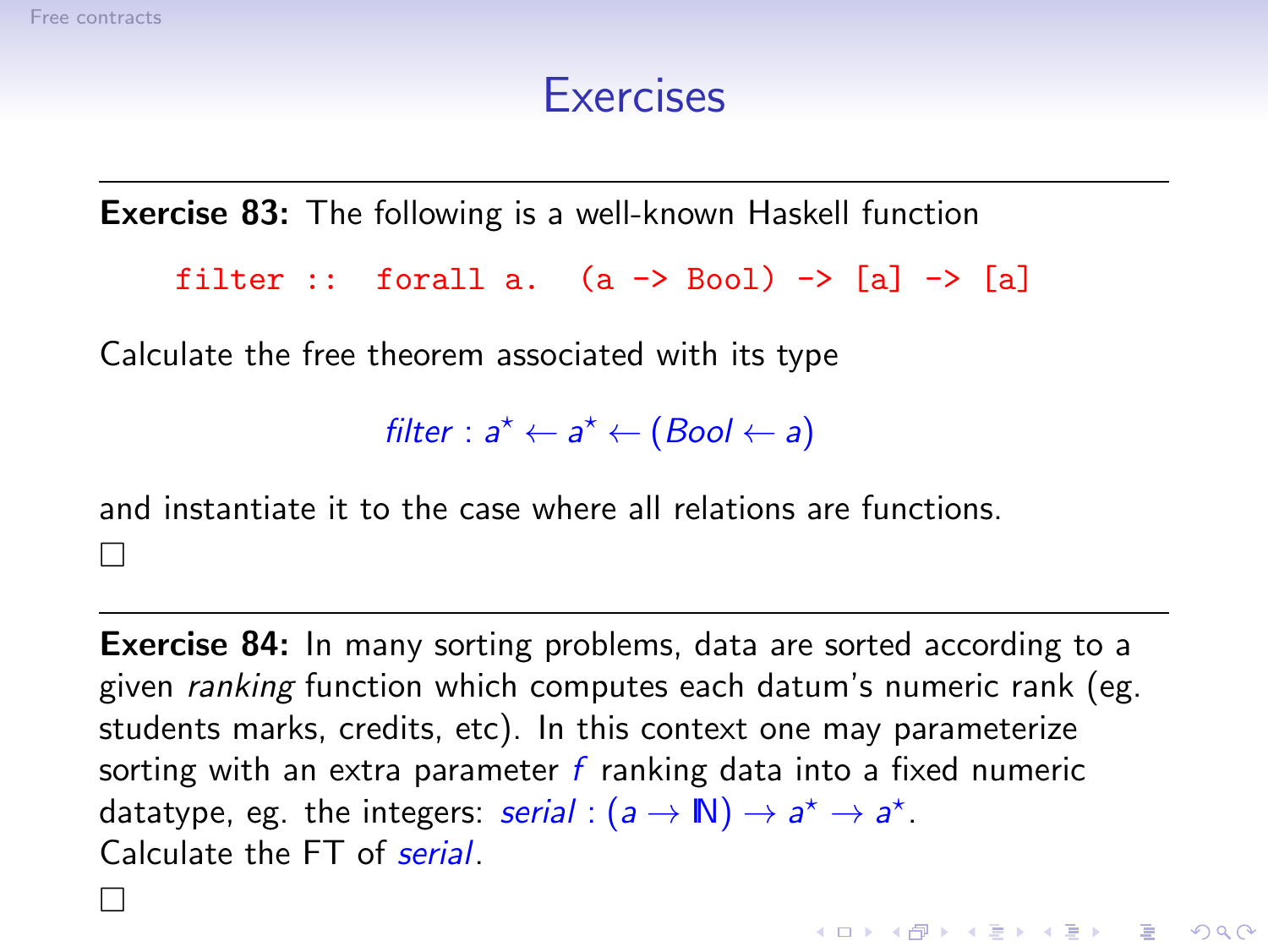$\mathbf{I}$ 

П

#### Exercises

Exercise 85: Consider the following function from Haskell's Prelude:

findIndices ::  $(a \rightarrow Bool) \rightarrow [al \rightarrow [Int]$ findIndices p xs =  $[i | (x,i)$  <- zip xs  $[0..]$ , p  $x<sub>1</sub>$ 

which yields the indices of elements in a sequence xs which satisfy p. For instance, *findIndices* (< 0)  $[1, -2, 3, 0, -5] = [1, 4]$ . Calculate the FT of this function.

Exercise 86: Choose arbitrary functions from Haskell's Prelude and calculate their FT.

**KORK ERKER ER AGA**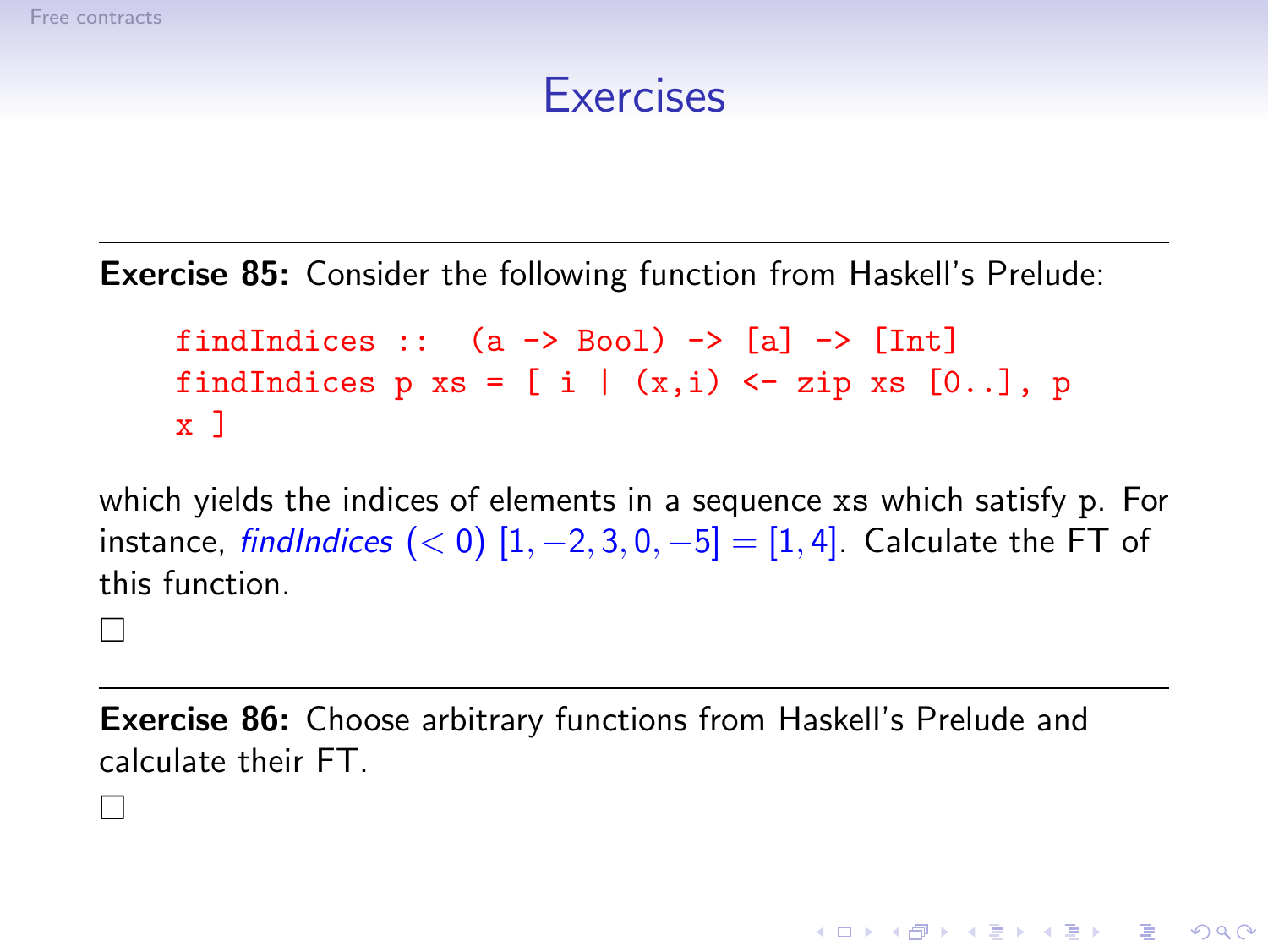## **Exercises**

Exercise 87: Wherever two equally typed functions *f* , *g* such that *f*  $a \leq g$  *a*, for all *a*, we say that *f* is *pointwise at most g* and write  $f \leq g$ . In symbols:

$$
f \leq g \quad \triangleq \quad f \subseteq (\leq) \cdot g \qquad \text{cf. diagram} \qquad A \qquad (197)
$$
\n
$$
B \leq \frac{f}{\leq} B
$$

Show that implication

$$
f \leq g \quad \Rightarrow \quad (map \ f) \leq^{\star} (map \ g) \tag{198}
$$

**A DIA K RIA K E A CHA K H A VIO** 

follows from the *FT* of the function  $map : (a \rightarrow b) \rightarrow a^* \rightarrow b^*$ . п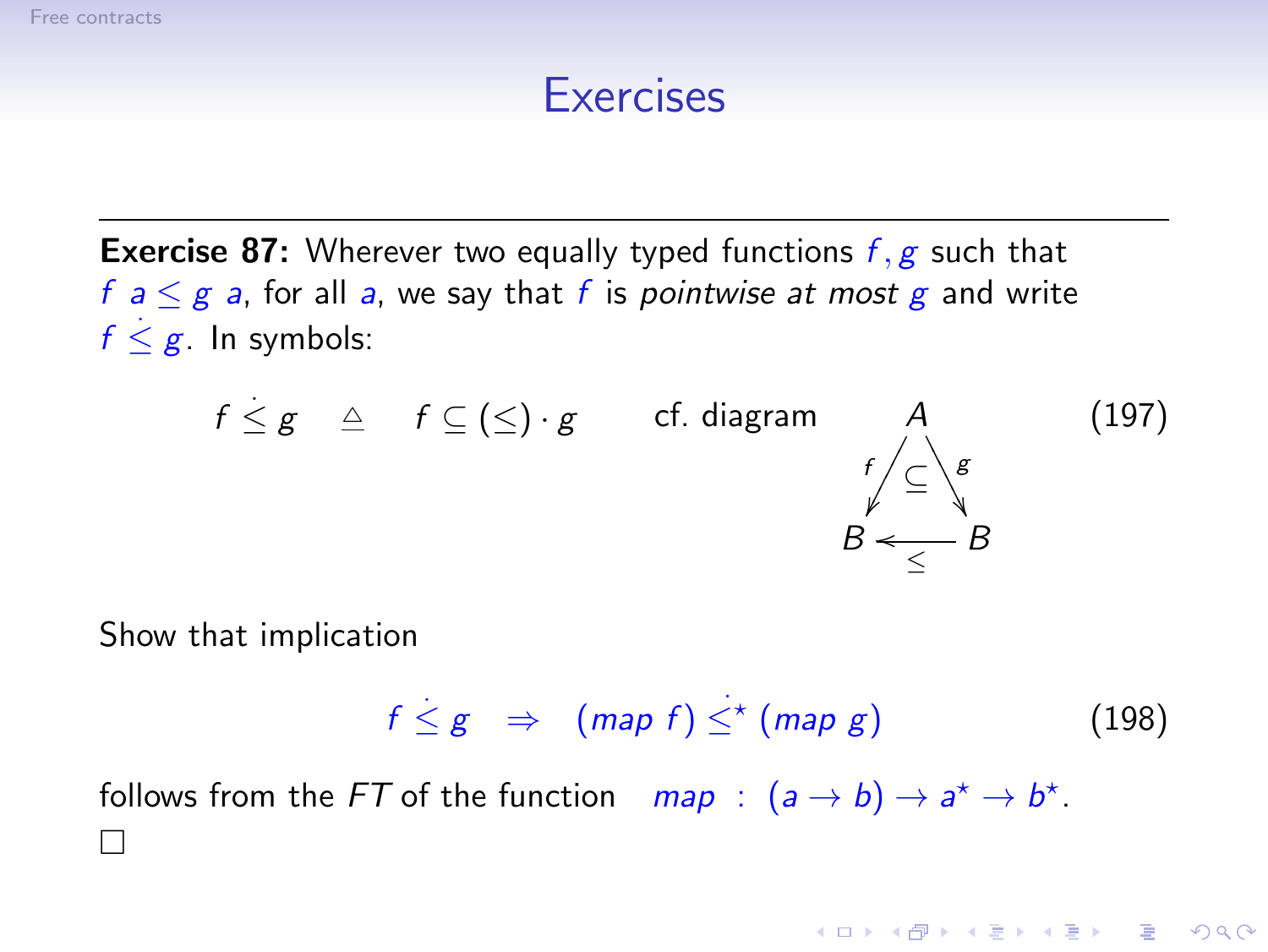П

# Automatic generation of free theorems (Haskell)

See the interesting site in Janis Voigtlaender's home page:

```
http: // www-ps. iai. uni-bonn. de/ ft
```
Relators in our calculational style are implemented in this automatic generator by structural *lifting*.

**Exercise 88:** Infer the FT of the following function, written in Haskell syntax,

```
while :: (a -> Boo1) -> (a -> a) -> (a -> b) -> a -> bwhile p f g x = if not(p x) then g x else while p f g(f \ x)
```
which implements a generic while-loop. Derive its corollary for functions and compare your result with that produced by the tool above.

4 D > 4 P > 4 E > 4 E > E + 9 Q O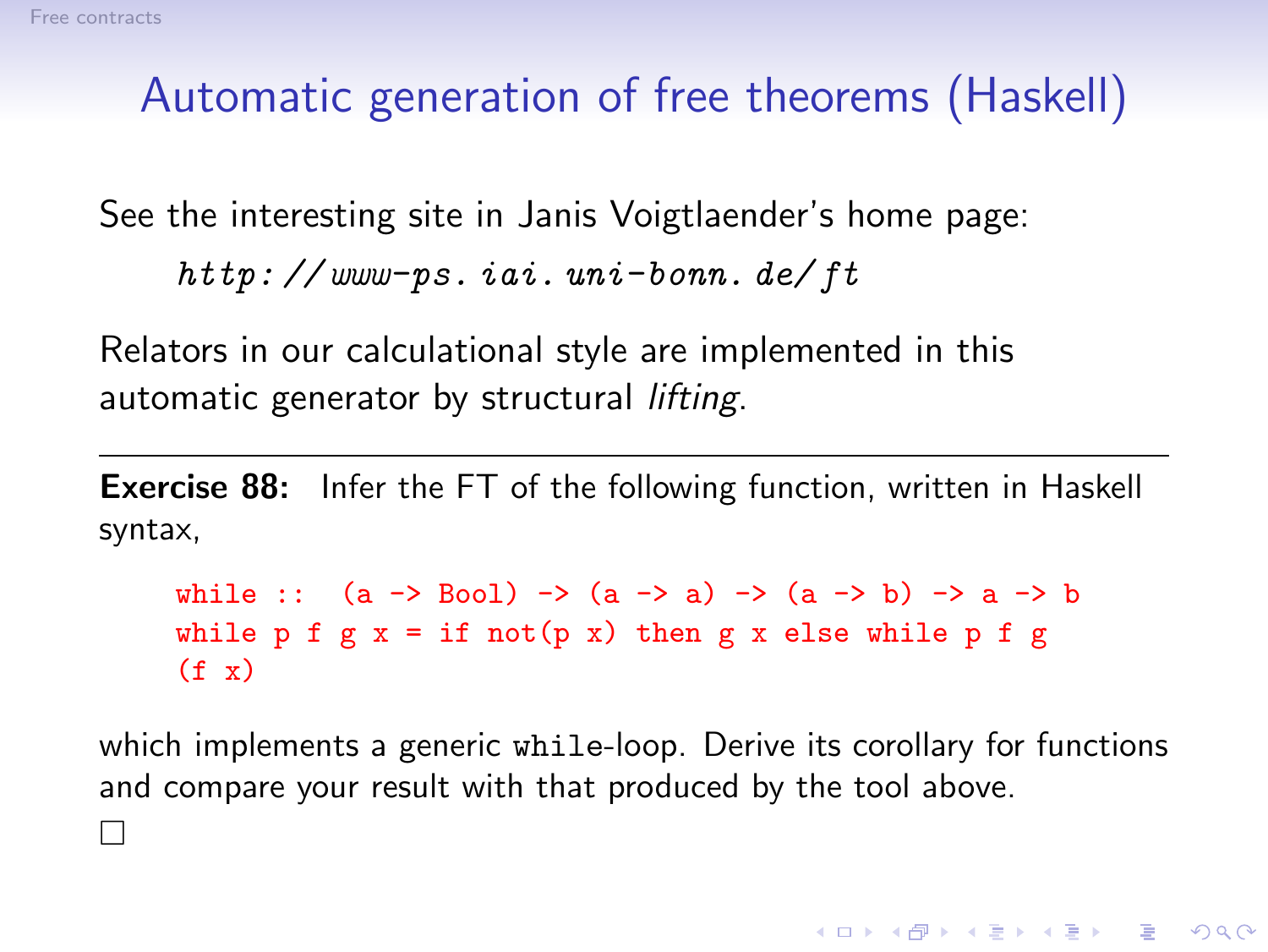# Fourth example:  $FT$  of  $\left(\begin{array}{c} 0 \\ \end{array}\right)$

Recall the catamorphism (fold) combinator:



So  $(|_$  has generic type

 $(|_e|): b \leftarrow F a \leftarrow (b \leftarrow B(a, b))$ 

where  $F a \cong B(a, Fa)$ . Then  $(|a|)$ -FT is

 $(|_$ |) \cdot (R\_b \leftarrow B(R\_a, R\_b)) \subseteq (R\_b \leftarrow F R\_a) \cdot (|\_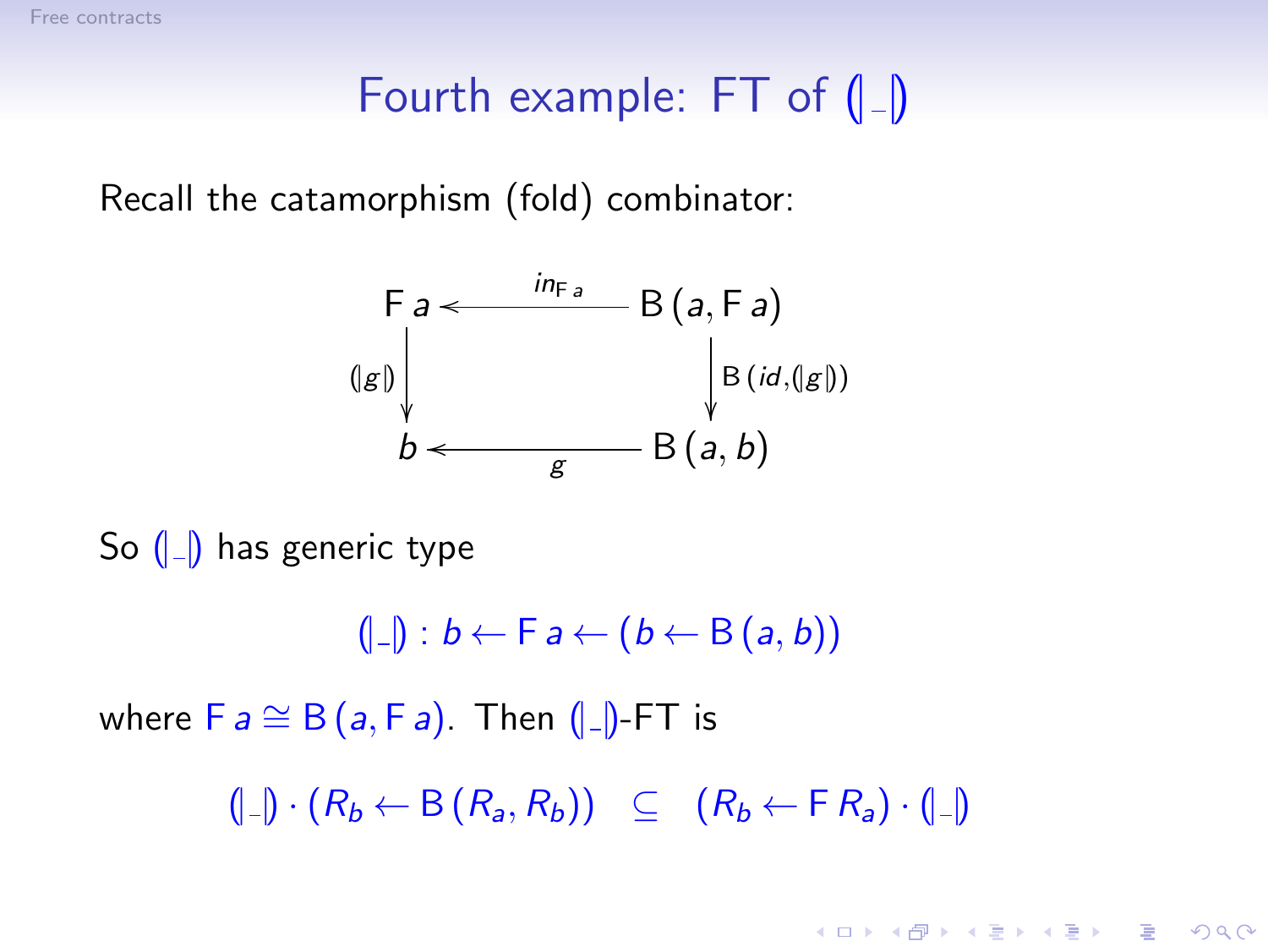# Fourth example:  $FT$  of  $\left(\begin{array}{c} 0 \\ \end{array}\right)$

This unfolds into  $(R_a, R_b$  abbreviated to  $R, S$ ):

 $(|_{\square}| \cdot (S \leftarrow B(R, S)) \subseteq (S \leftarrow F R) \cdot (|\_{\square}|)$  $\Leftrightarrow \{$  shunting (54) }  $(S \leftarrow B(R, S)) \subseteq (\Box \cap)^{\circ} (S \leftarrow F R) \cdot (\Box \cap)$ ⇔ { introduce variables *f* and *g* (39, 47) }  $f(S \leftarrow B(R, S))g \Rightarrow (|f|)(S \leftarrow F R)(|g|)$  $\Leftrightarrow$  { definition  $f(R \leftarrow S)g$   $\Leftrightarrow$   $f \cdot S \subseteq R \cdot g$  }  $f \cdot B(R, S) \subset S \cdot g \Rightarrow (|f|) \cdot F R \subset S \cdot (|g|)$ 

**KORK ERKER ER AGA**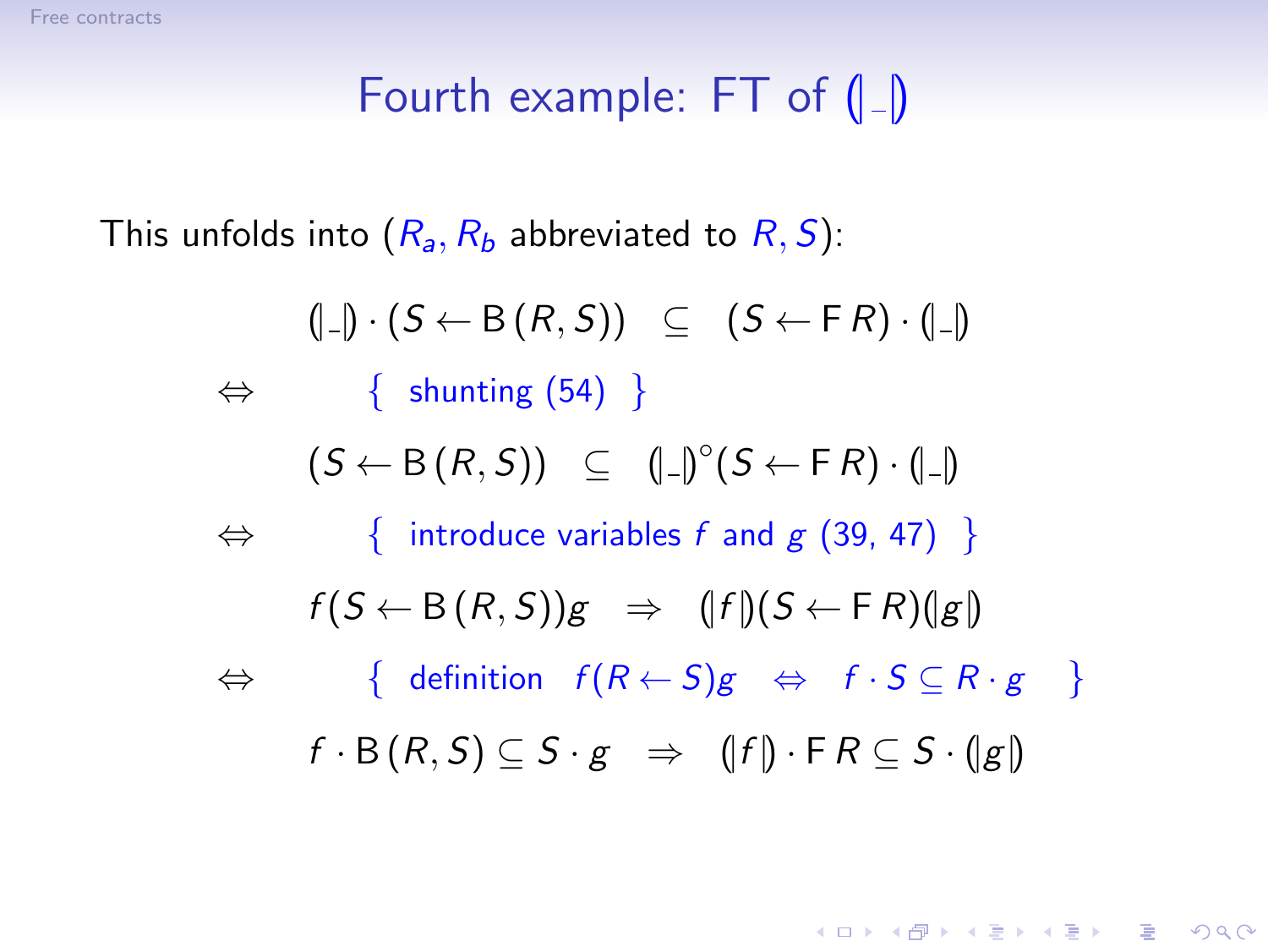<span id="page-27-0"></span> $(|$ <sub>-</sub> $|$ -FT corollaries

#### From

 $f \cdot B(R, S) \subseteq S \cdot g \Rightarrow (|f|) \cdot \mathsf{F} R \subseteq S \cdot (|g|)$  (199)

we can infer:

•  $(|_{-}|)$ -fusion  $(R, S := id, s)$ :

$$
f \cdot B(\textit{id}, s) = s \cdot g \quad \Rightarrow \quad (|f|) = s \cdot (|g|) \tag{200}
$$

• 
$$
(|-)
$$
 -absorption  $(R, S := r, id)$ :

$$
f \cdot B(r, id) = g \Rightarrow (|f|) \cdot F r = (|g|) \tag{201}
$$

Substituting  $g := f \cdot B(r, id)$ :

$$
(\lfloor f \rfloor) \cdot \mathsf{F} \, r = (\lfloor f \cdot \mathsf{B} \, (r, id) \rfloor) \tag{202}
$$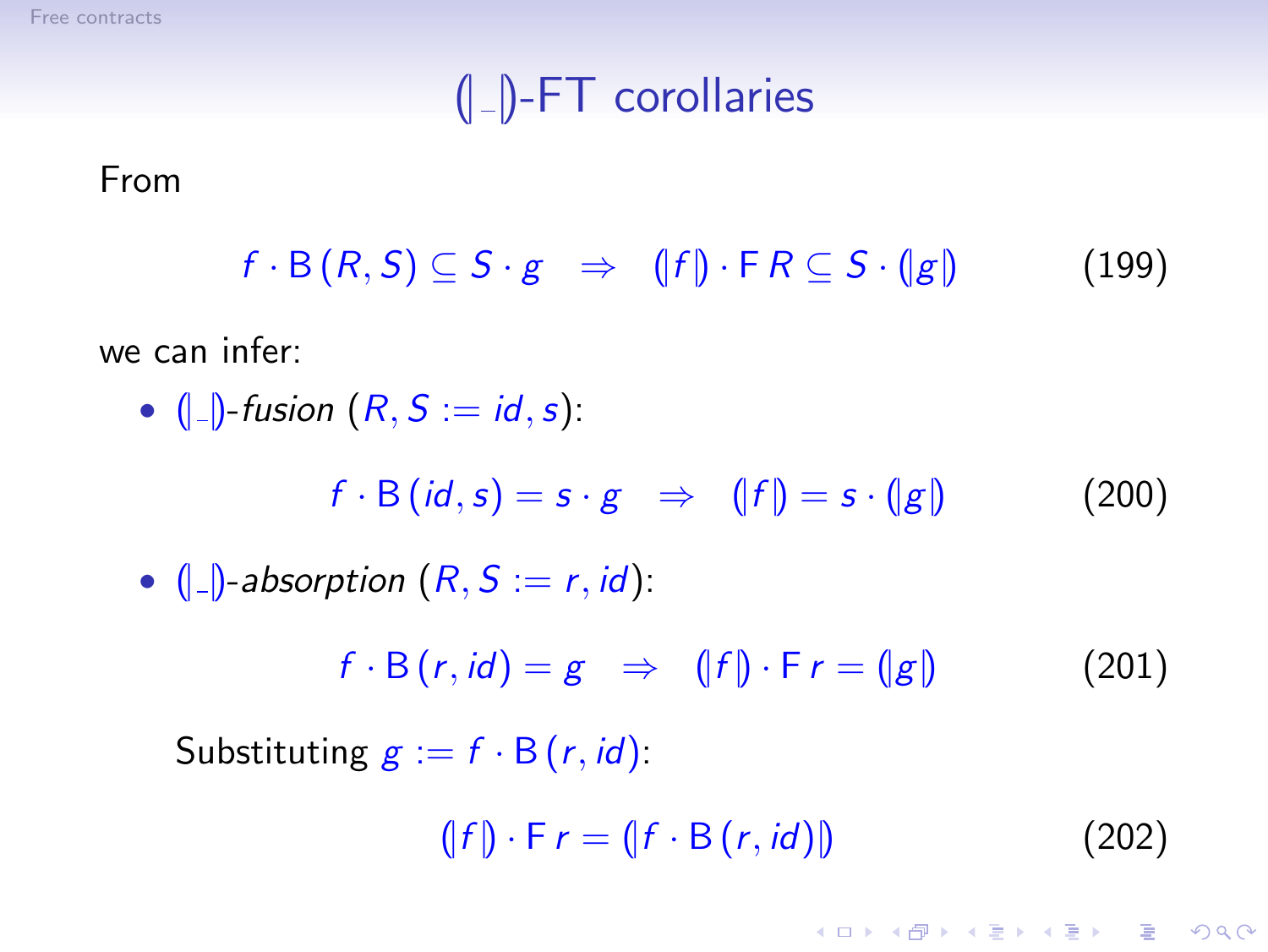#### Exercises

**Exercise 89:** Let *iprod* =  $(\left[1 \right], \left[\times\right)]$  be the function which multiplies all natural numbers in a given list; *even* be the predicate which tests natural numbers for evenness; and  $exists = ([[**FALSE**, (V)]]).$ From [\(199\)](#page-27-0) infer

 $even \cdot iprod = exists \cdot even^*$ 

**A DIA K RIA K E A CHA K H A VIO** 

meaning that product  $n_1 \times n_2 \times \ldots \times n_m$  is even iff some  $n_i$  is so. П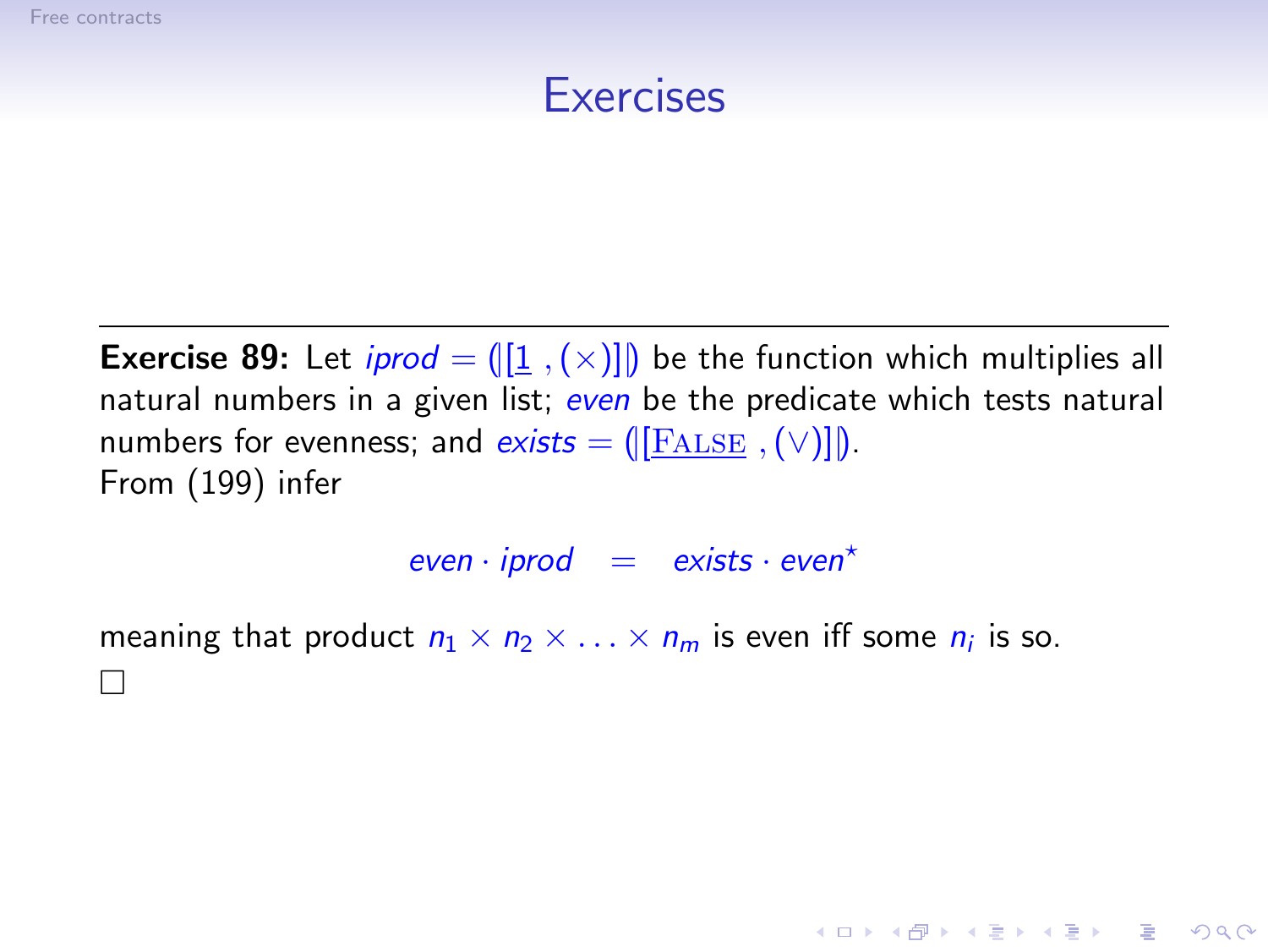#### **Exercises**

<span id="page-29-0"></span>**Exercise 90:** Show that the *identity* relator *ld*, which is such that Id  $R = R$  and the *constant* relator K (for a given data type K) which is such that  $K R = id_K$  are indeed relators. П

**Exercise 91:** Show that product

A  
\n
$$
\begin{array}{ccc}\nA & C & \cdots & G(A, C) = A \times C \\
R & S & \downarrow & G(R, S) = R \times S \\
B & D & \cdots & G(B, D) = B \times D\n\end{array}
$$

K ロ X K @ X K 할 X K 할 X 및 할 X 9 Q Q\*

is a (binary) relator.  $\mathbf{I}$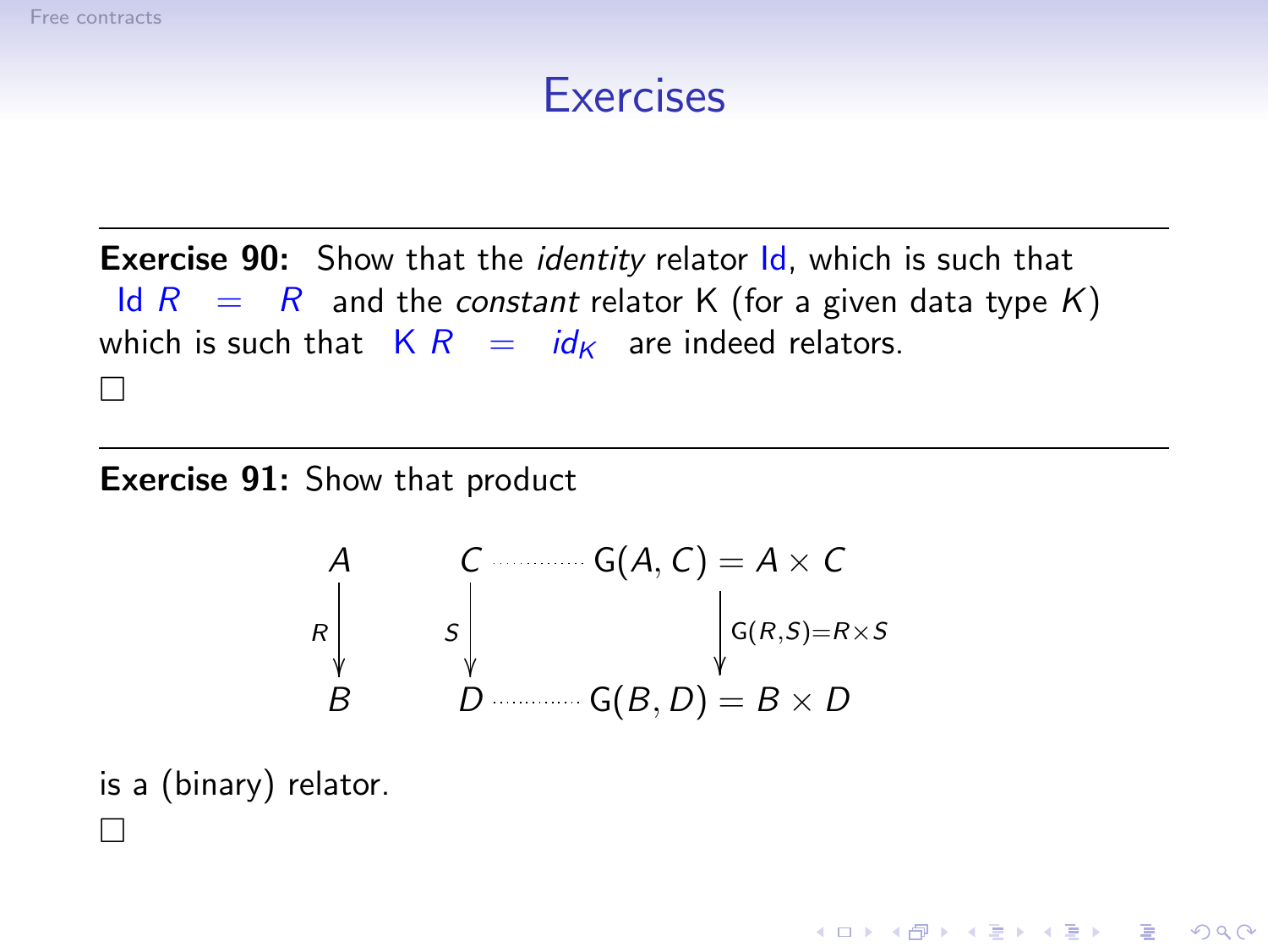## Last but not least

"Free contracts" in DbC:

- Many functional **contracts** arise naturally as corollaries of free theorems.
- This has the advantage of saving us from proving such contracts explicitly.
- The following exercises provide ample evidence of this.

**Exercise 92:** The type of functional composition  $(\cdot)$  is

(.) ::  $(b \rightarrow c) \rightarrow (a \rightarrow b) \rightarrow a \rightarrow c$ 

Show that contract composition (151) is a corollary of the free theorem (FT) of this type.

**A DIA K RIA K E A CHA K H A VIO** 

<span id="page-30-0"></span> $\Box$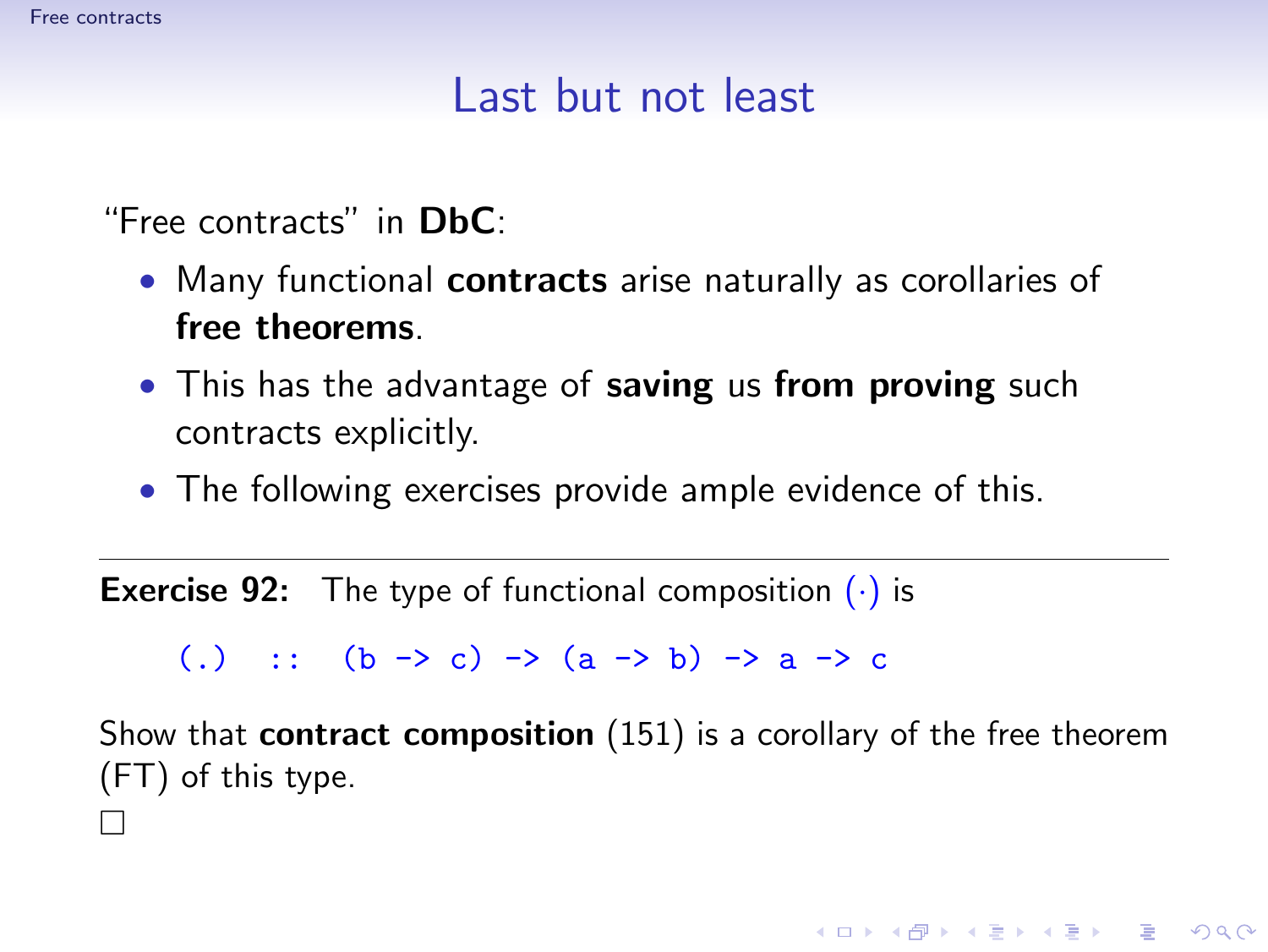## **Exercises**

**Exercise 93:** Show that contract  $\Psi^* \longleftarrow \Phi^*$  holds provided contract *map f*  $\psi \longleftarrow \phi$ *f* holds.  $\Box$ 

Exercise 94: Suppose a functional programmer wishes to prove the following property of lists:

$$
\left\langle \begin{array}{l} \forall a, s \\ (\phi a) \wedge (\forall a' : a' \in \text{elements } s : \phi a') : \\ (\forall a'' : a'' \in \text{elements}(a : s) : \phi a'') \end{array} \right\rangle
$$

**A DIA K RIA K E A CHA K H A VIO** 

Show that this property is a contract arising (for free) from the polymorphic type of operation  $($ .:  $)$  on lists.  $\Box$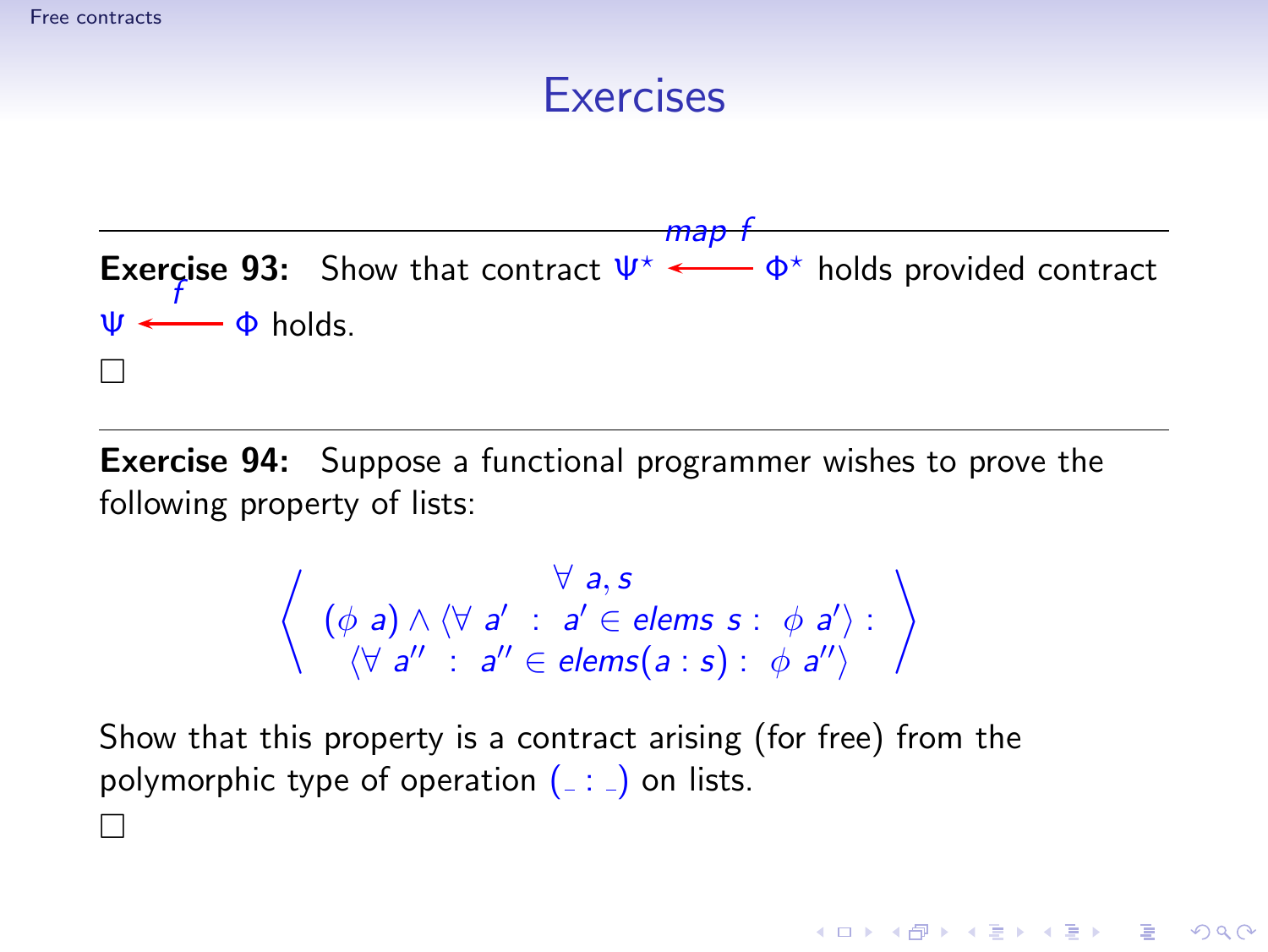# **Background**

Going pointwise (39):

 $R \subseteq S \Leftrightarrow \langle \forall b, a :: b R a \Rightarrow b S a \rangle$ 

Function converses (47):

 $(f \ b)R(g \ a) \Leftrightarrow \ b(f^{\circ} \cdot R \cdot g)a$ 

Shunting rule (54):

 $f \cdot R \subseteq S \Leftrightarrow R \subseteq f^{\circ} \cdot S$ 

Shunting rule (55):

 $R \cdot f^{\circ} \subseteq S \iff R \subseteq S \cdot f$ 

**KORK ERKER ADAM DE KORA**